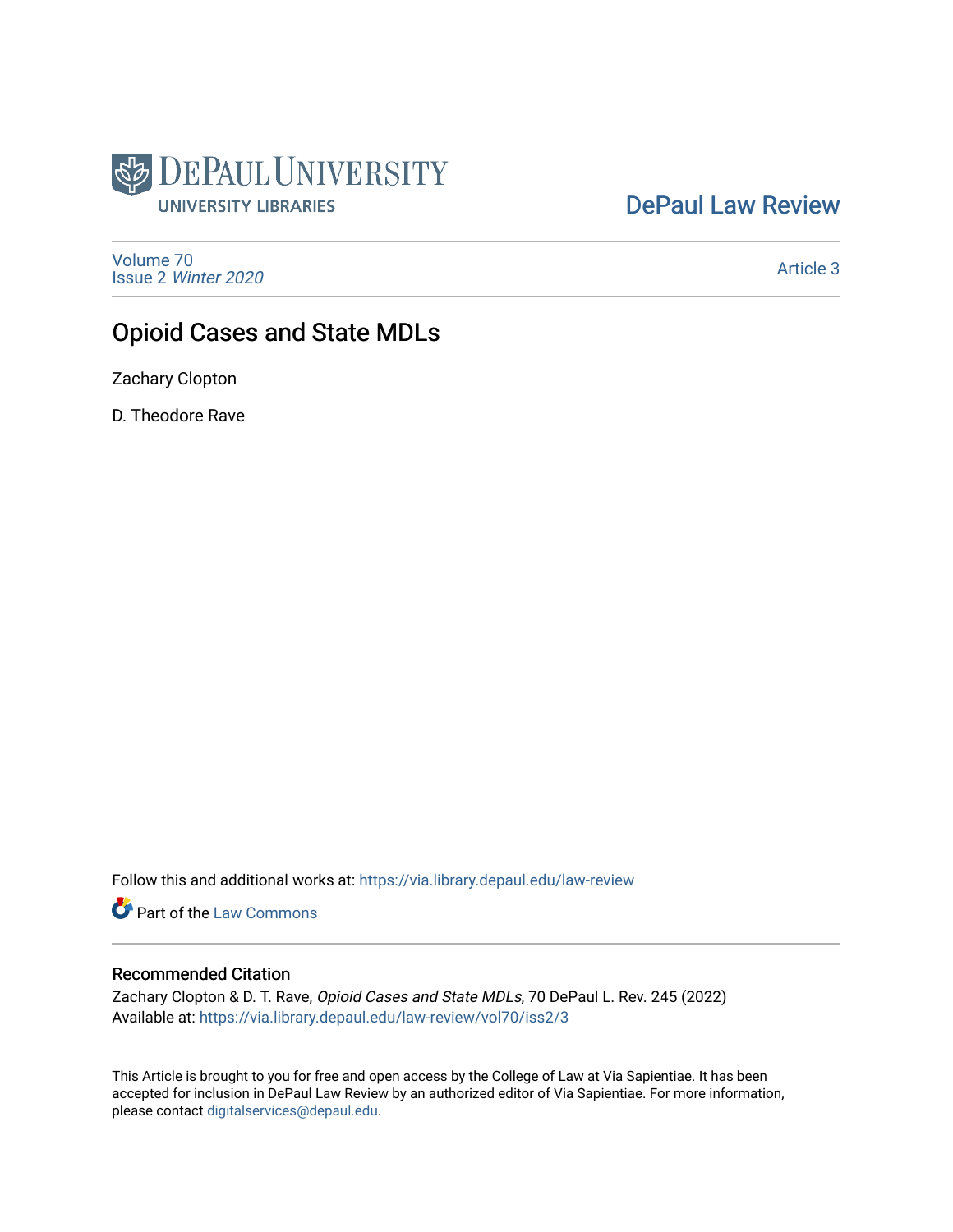# **OPIOID CASES AND STATE MDLS**

#### *Zachary Clopton & D. Theodore Rave*<sup>1</sup>

#### I. INTRODUCTION

In the opioid litigation, as in so many other instances, the federal courts seem to get all the attention. Even as scholars such as Professor Judith Resnik have shone a light on the importance of state courts, they continue to lack support.2 State courts handle many more cases than federal courts, and they often do so on shoestring budgets. Some have called this a "crisis."<sup>3</sup>

While there may be a crisis in state courts for many litigants and many cases, this diagnosis is not universally true. For one thing, some states have developed specialized business courts, seemingly to attract high-end litigation or to serve the needs of powerful interests in the state.4 In addition to this "wine track" for high-value cases, we have identified a pattern of states developing specialized bodies or rules to handle mass litigation that may or may not involve "business cases."<sup>5</sup>

3. *See, e.g.*, Peter T. Grossi, Jr. et al., *Crisis in the Courts: Reconnaissance and Recommendations*, *in* FUTURE TRENDS IN STATE COURTS 83–85 (2012), *available at* http://www.ncdsv.org/ images/NCSC\_FutureTrendsInStateCourts\_2012.pdf.

4. *See, e.g.*, John F. Coyle, *Business Courts and Interstate Competition*, 53 WM. & MARY L. REV. 1915, 1918–19 (2012) (collecting examples).

5. Although high-profile mass torts such as the opioid litigation are also highly resourced litigation, the state MDLs we study are seemingly agnostic to the monetary value of the cases they consolidate. *See generally* Zachary D. Clopton & D. Theodore Rave, *MDL in the States*, 115 NW. U. L. REV. 1649 (2021). Indeed, California rejected a proposal to create a "business court" in favor of pursuing a transsubstantive state MDL procedure. *Id.* Note, too, that while a few highprofile federal MDLs garner most of the attention, federal MDL also has been a mechanism for consolidating smaller numbers of much lower resourced cases. *See* Zachary D. Clopton, *MDL as*

<sup>1.</sup> Professor of Law, Northwestern Pritzker School of Law; Professor of Law, University of Texas School of Law. Thanks to Emily Berman, Pamela Bookman, Elizabeth Burch, Erin Delaney, David Fagundes, Maggie Gardner, Maria Glover, Abbe Gluck, Lonny Hoffman, David Kwok, Alexandra Lahav, Stephan Landsman, James Nelson, David Noll, Judith Resnik, Joe Sanders, Irene Ten Cate, Alan Trammell, Kellen Zale, and Adam Zimmerman for helpful comments.

<sup>2.</sup> *See, e.g.*, Judith Resnik, *Revising Our "Common Intellectual Heritage": Federal and State Courts in Our Federal System*, 91 NOTRE DAME L. REV. 1831, 1926–27 (2016). Professor Resnik has, at times, relied on the amount of actual light shone to shine a light on the courts. *See, e.g.*, Judith Resnik, *Whither and Whether Adjudication?*, 86 B.U. L. REV. 1101, 1126 (2006) ("[C]ongressional investigations (prompted by requests for funding of courthouse construction) report that federal courtrooms have their 'lights on'—meaning lit for at least two hours a day about half of the time.").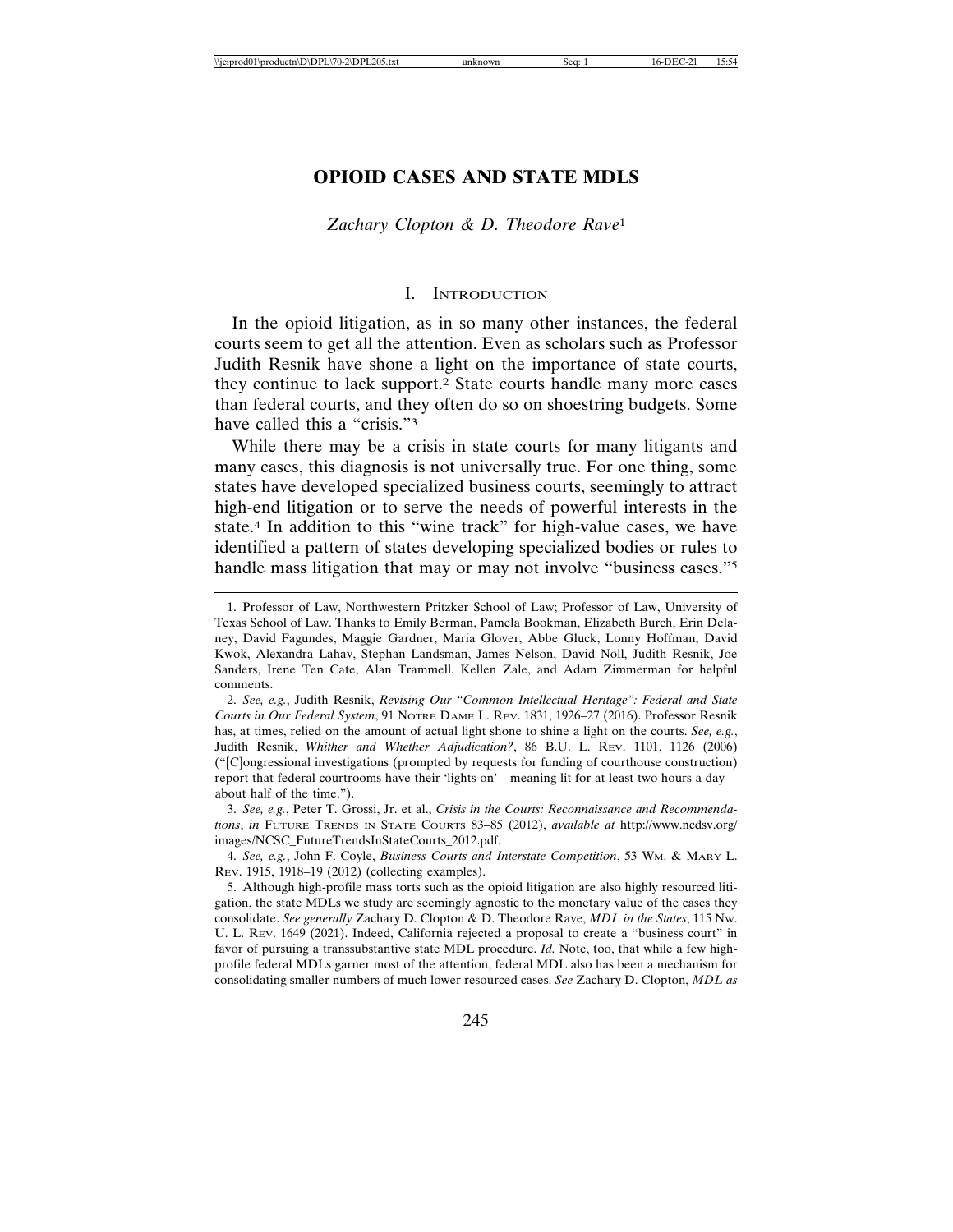We have called these procedures to consolidate state-court litigation "state MDLs."6

Like federal multidistrict litigation (MDL), state MDLs coordinate litigation across courts within a court system. Sometimes, state MDLs handle mass intrastate disputes (e.g., insurance lawsuits in Texas following a hurricane, wage-and-hour cases against employers in California).7 But sometimes, a state invokes its MDL procedures to coordinate state-court litigation in parallel with a federal MDL and other state MDLs—including in the ongoing opioid litigation.8

In this Article, we use the opioid litigation to consider the role of state MDLs in resolving national controversies proceeding in both state and federal courts. Of course, the opioid litigation is special for countless reasons, many of which are detailed elsewhere in this volume. But we think that the presence of overlapping federal and state MDLs is likely to be a persistent feature of mass tort litigation more generally, and there is value in uncovering how state MDLs work in perhaps the highest profile mass tort litigation of the day.

Our first contribution is descriptive. In this Article, we undertake a detailed study of opioid cases consolidated in state MDLs. We identify the state MDLs that have consolidated hundreds of opioid cases, describe their creation and development, and present detailed information on the parties and lawyers involved. The state MDLs vary considerably along a number of dimensions. In some states, the judge handling the state MDL is handpicked by a special panel or by the state's highest court; in other states, the judge in the first case filed can consolidate all subsequent related cases in his or her own court. In some states, the lead plaintiffs' lawyers from the federal MDL appear to have considerable sway in the parallel state MDLs; in other states, lawyers who have no apparent role in the federal leadership have been appointed to lead the state MDLs. And so, with effective control over all of the opioid cases pending in a given state's courts, state MDL judges and lawyers can form power centers independent from and potentially antagonistic to—the federal MDL.

Our second contribution is more theoretical. We use the opioid litigation to explore what it means to have alternative power centers in

*Category*, 105 CORNELL L. REV. 1297, 1316–23 (2020) (describing the range of MDLs and collecting examples of low-profile cases).

<sup>6.</sup> *See* Clopton & Rave, *supra* note 5, at 1657. **R**

<sup>7.</sup> *See id.* at 1676–93 (surveying case types in California and Texas's state MDL systems); *see also* D. Theodore Rave & Zachary D. Clopton, *Texas MDL*, 24 LEWIS & CLARK L. REV. 367, 368 (2020).

<sup>8.</sup> *See* Clopton & Rave, *supra* note 5, at 1714–18. **R**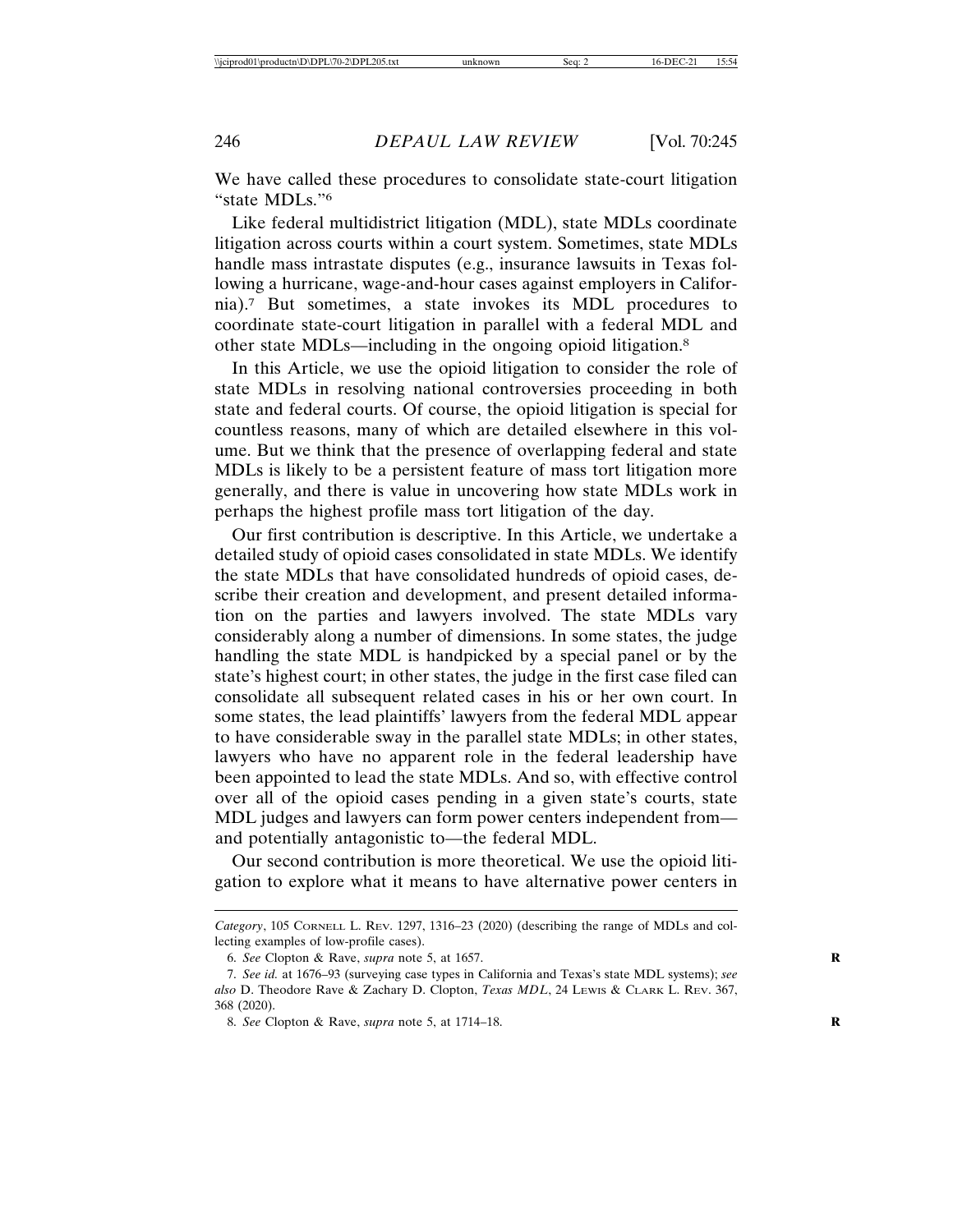state courts when nationwide litigation is consolidated in a federal MDL. Because of the rules of federal subject-matter jurisdiction (and the preferences of parties and attorneys), mass tort disputes in the United States typically will be centered around a federal MDL, exerting a gravitational pull on satellite cases in state courts. But the consolidation of those satellite cases into state MDLs creates opportunities for smaller yet meaningful counterweights to form and exert their own (weaker) gravitational pull on the federal MDL and on each other. State MDLs derive their potency both from the fact that they proceed in separate court systems and from the fact that they represent the consolidation of multiple state lawsuits. That potency limits the power of federal MDL judges and lawyers, and in so doing potentially reduces some of the agency costs that critics worry plague the plaintiffs' side in these disputes. Of course, this reduction in agency costs also comes with an increase in collective action problems on the plaintiffs' side, as the ability to pool resources and bargain collectively with defendants is cut down.

We do not in this Article offer a full-throated endorsement or critique of state MDLs in general or in the opioid litigation in specific. Instead, we argue that the ability to consolidate state cases into state MDLs substantially changes the mass tort litigation environment—in ways that matter for parties, courts, and public policy. The opioid litigation is not necessarily better or worse for the presence of state MDLs. But it is different.

### II. THE STATE OF OPIOID LITIGATION IN STATE MDLS

# *A. State MDLs in General*

Starting only four years after adoption of the federal Multidistrict Litigation Act of 1968,<sup>9</sup> states began to adopt their own procedures to coordinate related litigation across courts within the state.10 In other work, we refer to these procedures as "state MDLs."11 We define state MDLs as "special mechanisms that depart from the ordinary venue or venue-transfer rules to allow for consolidation or coordination of cases across different courts within a single state."12 This definition excludes subject-specific procedures, rules to consolidate cases pend-

<sup>9. 28</sup> U.S.C. § 1407 (1968); *see generally* Andrew D. Bradt, *"A Radical Proposal": The Multidistrict Litigation Act of 1968*, 165 U. PA. L. REV. 831 (2017).

<sup>10.</sup> *See, e.g.*, CAL. CIV. PROC. CODE §§ 404–04.9 (West 2021); 1972 Cal. Stat. 2286, 2287 (creating California's Civil Case Coordination Proceeding, effective January 1, 1974).

<sup>11.</sup> Clopton & Rave, *supra* note 5, at 1657. The following description draws heavily on this **R** other work.

<sup>12.</sup> *Id.*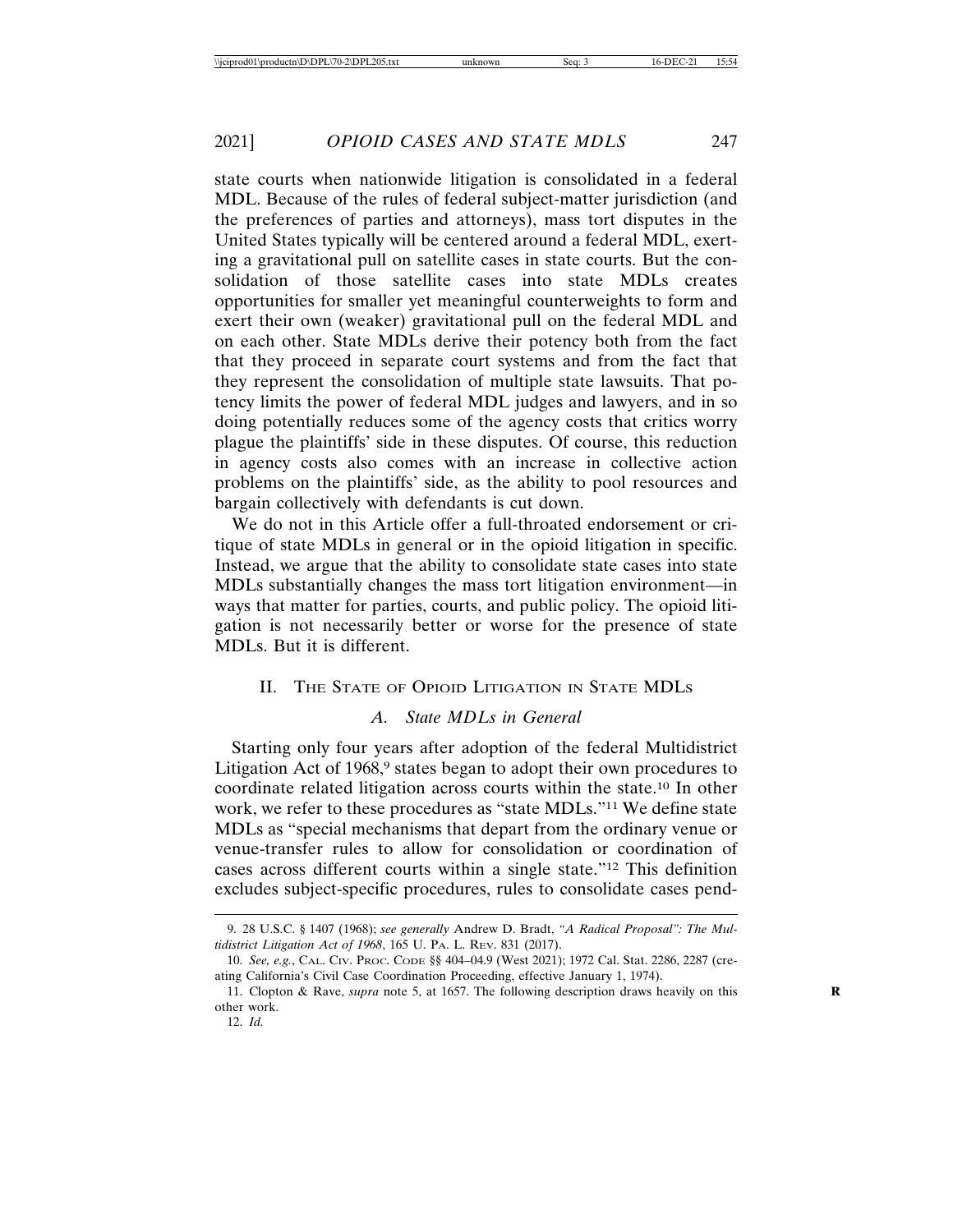ing within a single court, and the usual provisions for venue transfer within a court system.<sup>13</sup>

Our earlier study taxonomized state MDLs into four rough categories based on how cases are consolidated: (1) "institutional MDL," (2) "peer MDL," (3) "ad hoc MDL," and (4) no mechanism for MDL-like consolidation.14 This taxonomy is reflected in Table 1 below.

| Institutional MDL | Peer MDL      | Ad Hoc MDL     | No MDL analogy |                 |
|-------------------|---------------|----------------|----------------|-----------------|
| California        | Indiana       | Michigan       | Alabama        | Mississippi     |
| Colorado          | Maine         | Oklahoma       | Alaska         | Missouri        |
| Connecticut       | Massachusetts | South Carolina | Arizona        | Montana         |
| <b>Illinois</b>   | New Hampshire | Tennessee      | Arkansas       | <b>Nebraska</b> |
| Kansas            | Pennsylvania  |                | Delaware       | Nevada          |
| Minnesota         | Rhode Island  |                | Florida        | New Mexico      |
| New Jersey        | Wisconsin     |                | Georgia        | North Dakota    |
| New York          |               |                | Hawaii         | Ohio            |
| North Carolina    |               |                | Idaho          | South Dakota    |
| Oregon            |               |                | Iowa           | Utah            |
| Texas             |               |                | Kentucky       | Vermont         |
| Virginia          |               |                | Louisiana      | Washington      |
| West Virginia     |               |                | Maryland       | Wyoming         |

TABLE 1: STATE MDL TAXONOMY

The "institutional MDL" states have formal procedures that rely on an institution or actor outside of the trial court to make decisions about consolidation and assignment of related cases.15 Colorado, New York, Texas, Virginia, and West Virginia rely on a specialized MDL panel to consolidate cases.16 Illinois, Kansas, New Jersey, and Oregon rely on the state's highest court to decide whether to consolidate cases.17 California, Minnesota, and North Carolina authorize the chief justice of the state's highest court to decide whether and where to

<sup>13.</sup> *Cf.* 231 PA. CODE § 1041.1 (2020) (outlining procedures governing asbestos cases); FED. R. CIV. P. 42 (permitting consolidation of related actions within a court); 28 U.S.C. § 1404(a) (1948) (governing venue transfer).

<sup>14.</sup> *See* Clopton & Rave, *supra* note 5, at 1657–59. The following table is drawn from that source as well. *See id.* at 1658.

<sup>15.</sup> *Id.* at 1659–60.

<sup>16.</sup> *See id.* at 1664. Texas, Virginia, and West Virginia's panels also decide on which judge will handle the consolidated cases. In New York, the administrative judge of the selected court makes the assignment. *Id.* (collecting sources). And in Colorado, the Chief Justice makes the assignment. *Id.* (collecting sources).

<sup>17.</sup> *Id.* at 1666 (collecting sources). Kansas, Illinois, and New Jersey's high courts also select the transferee judge. In Oregon, the chief justice alone makes the assignment. *Id.* (collecting sources).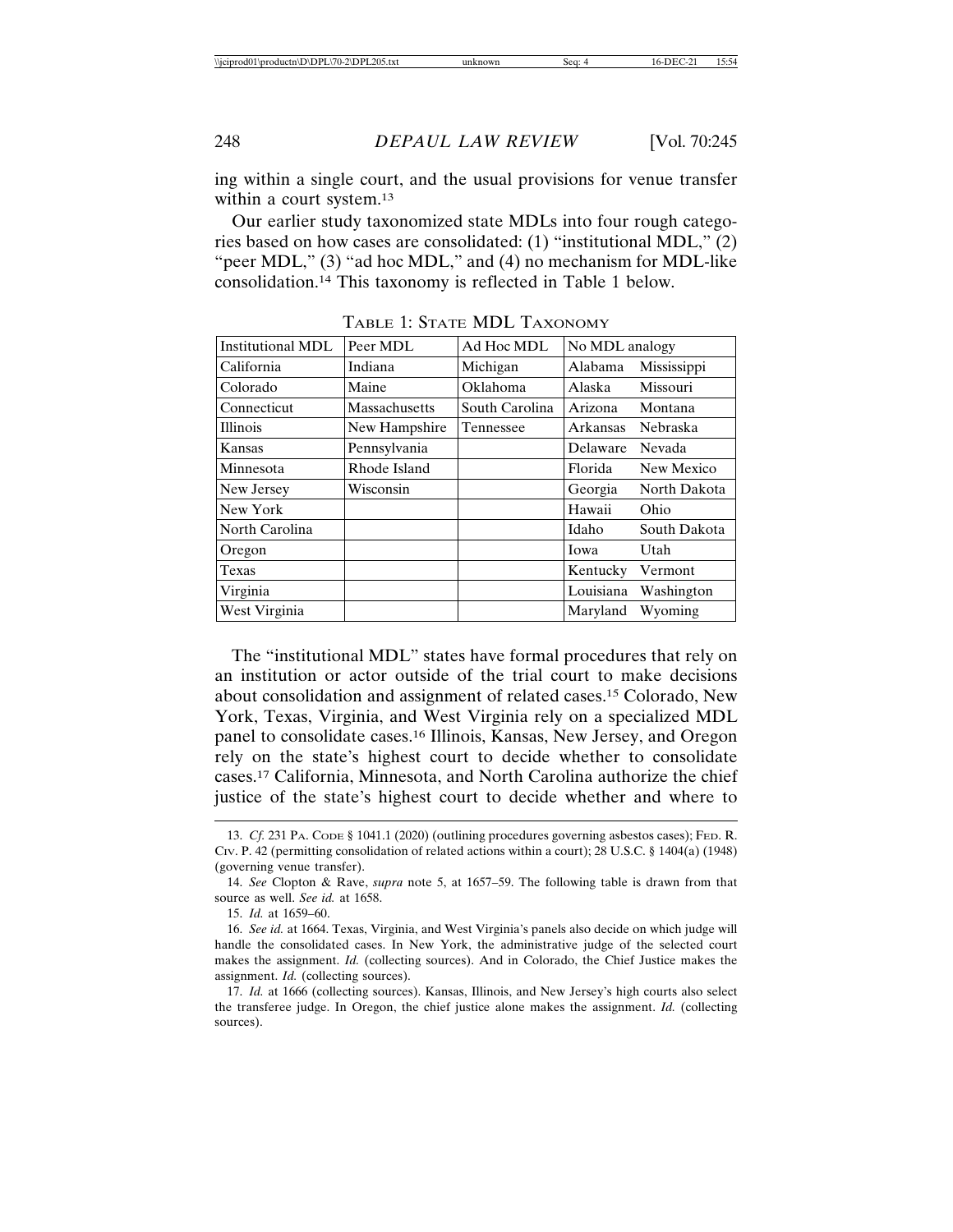consolidate cases, with California's procedure formally providing for input from other judicial actors.18 Finally, Connecticut has a hybrid system that allows the chief court administrator to make decisions about consolidation along with allowing trial judges to consolidate cases themselves.19

In the "peer MDL" states, trial judges with pending cases get to decide whether to consolidate cases pending in front of other trial judges in the state.20 Indiana, Massachusetts, and Pennsylvania allow the judge in the earliest-filed action to order other cases filed around the state to be consolidated.21 Maine and Rhode Island extend this authority to any judge with pending cases, and New Hampshire extends it to any judge receiving a motion.22 Finally, in Wisconsin, the transferee and transferor judges must issue a joint order for consolidation.23

We also identified four states that have a history of "ad hoc" consolidation. Michigan, Oklahoma, and South Carolina have at times consolidated cases by Supreme Court order without relying on any specific rule or statute.24 Tennessee essentially allows each of its districts to adopt its own system. The state's most populous county (Shelby County) has taken advantage of this option by providing in a local rule that all judges of the court may sit together to decide whether consolidation is appropriate.<sup>25</sup>

As it turns out, all three types of state MDL systems were employed in the opioid litigation.

### *B. Opioid Litigation in State Courts*

The most visible aspects of the opioid litigation have been in federal court, but court watchers know that not all opioid cases are consolidated in the federal MDL in front of Judge Dan Aaron Polster.26 Indeed, the first trial in the opioid litigation was held in state court in

- 24. *Id.* at 1660–62 (collecting sources).
- 25. *Id.* at 1661 (collecting sources); *see* Tenn. 30th J. Dist. Ct. R. 28.

<sup>18.</sup> *Id.* at 1666–67 (collecting sources).

<sup>19.</sup> *Id.* at 1667 (collecting sources).

<sup>20.</sup> *Id.* at 1660.

<sup>21.</sup> *Id.* at 1667 (collecting sources).

<sup>22.</sup> *Id.* at 1667–68 (collecting sources).

<sup>23.</sup> *Id.* at 1668 (collecting sources).

<sup>26.</sup> *See, e.g.*, Jan Hoffman, *Can This Judge Solve the Opioid Crisis?*, N.Y. TIMES (Mar. 5, 2018), https://www.nytimes.com/2018/03/05/health/opioid-crisis-judge-lawsuits.html (describing Judge Polster's role).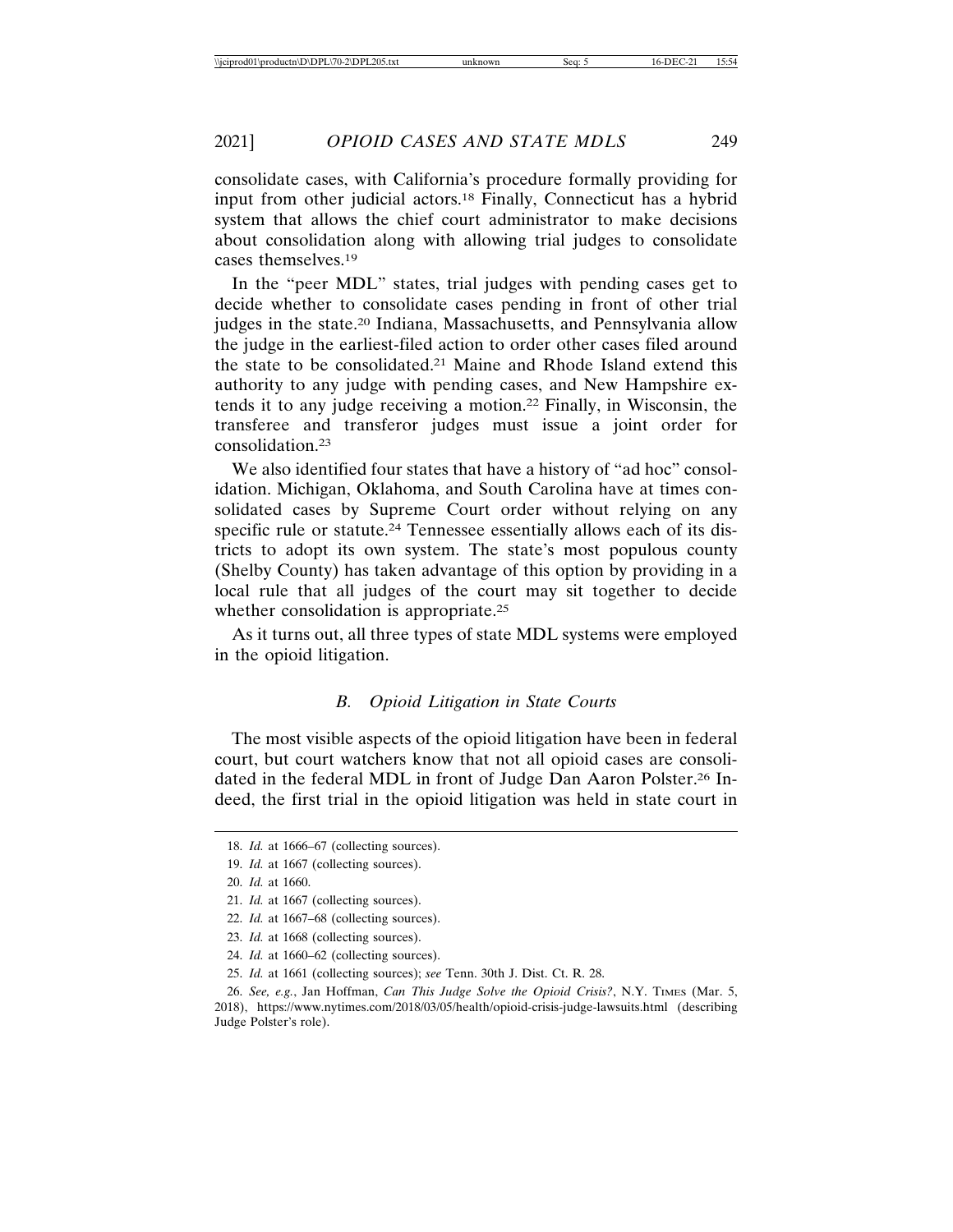Oklahoma.27 And, an important trial to be held in New York state court was delayed due to COVID-19.28 But the structure of these state proceedings is less well known. As we explain below, much of the state opioid litigation has found its way into state MDLs.

Our investigation began with state opioid cases generally. In the face of thousands of lawsuits, Purdue Pharma, one of the primary opioid defendants, filed for bankruptcy and, as part of that process, asked the bankruptcy court to stay a list of cases pending across the country.29 We reviewed this list and extracted all of the cases pending in state courts. Doing so revealed 430 cases in state courts (and two in state administrative proceedings) as of September 2019. There are, of course, substantially more "opioid cases" in state courts not captured by this method, but this rough cut was sufficient to give us an approximate sense of the scale of state court opioid litigation and begin to identify cases consolidated into state MDLs.30 Because we know where to look for state MDLs, we are more confident that we have captured the universe of opioid cases in state MDLs.

Looking more closely at the state cases identified in the bankruptcy filings, we found that there were opioid cases pending in forty-eight states.31 New York led the way with fifty-eight state opioid cases. Ten states had ten or more pending cases, accounting for eighty percent of the state cases. At the other end of the spectrum, there were two or fewer cases in 30 states (including the two states with none). Full results are reflected in Table 2 below.

<sup>27.</sup> *See* Jan Hoffman, *Johnson & Johnson Ordered to Pay \$572 Million in Landmark Opioid Trial*, N.Y. TIMES (Aug. 26, 2019), https://www.nytimes.com/2019/08/26/health/oklahomaopioids-johnson-and-johnson.html.

<sup>28.</sup> *See* Press Release, NY Attorney Gen. Letitia James, Out Of Abundance Of Caution, Opioid Trial Delayed Due To Coronavirus (Mar. 10, 2020), https://ag.ny.gov/press-release/2020/ out-abundance-caution-opioid-trial-delayed-due-coronavirus.

<sup>29.</sup> *See* Complaint, Exhibits A–C, *In re* Purdue Pharma L.P., No. 19-23649 (Bankr. S.D.N.Y. Sept. 18, 2019) [hereinafter "Bankruptcy Exhibits"].

<sup>30.</sup> For example, this method does not capture cases initiated after Purdue filed its exhibits in the bankruptcy proceeding or completed before the filing, nor can we be sure that Purdue listed all cases that one would consider "opioid litigation." For some early examples of opioid cases, see Nora Freeman Engstrom & Robert L. Rabin, *Pursuing Public Health Through Litigation*, 73 STAN. L. REV. 285 (2021).

<sup>31.</sup> The only states whose courts did not appear among the bankruptcy exhibits were Michigan and Nebraska. Since those documents were filed, the state of Michigan filed a lawsuit in state court. *See* Michigan v. Cardinal Health, Inc., No. 19-016896 (Mich. Cir. Ct. Dec. 17, 2019).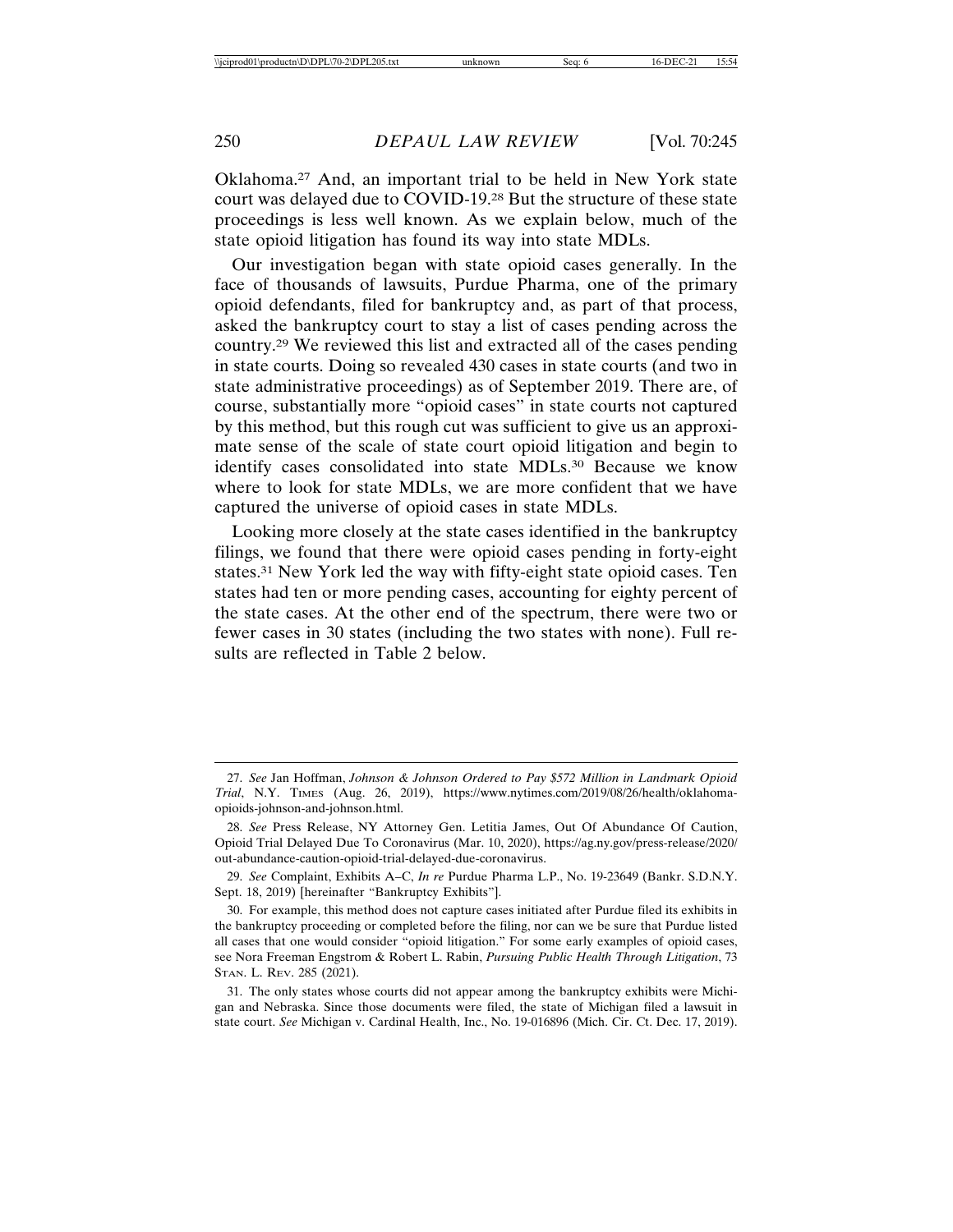| New York - 58       | Alabama - 3        | Colorado - 1     |  |
|---------------------|--------------------|------------------|--|
| Pennsylvania - 53   | Delaware - 3       | Florida - 1      |  |
| West Virginia - 50  | Missouri - 3       | Georgia - 1      |  |
| Texas - 48          | Ohio - 3           | Idaho - 1        |  |
| South Carolina - 42 | Arkansas - 2       | Iowa $-1$        |  |
| Illinois - 30       | Hawaii - 2         | Kansas - 1       |  |
| Oklahoma - 25       | Indiana - 2        | Kentucky - 1     |  |
| Massachusetts - 15  | Maryland - 2       | Louisiana - 1    |  |
| Utah - $13$         | Mississippi - 2    | Maine - 1        |  |
| Connecticut - 10    | New Hampshire - 2  | Minnesota - 1    |  |
| Arizona - 9         | New Mexico - 2     | Montana - 1      |  |
| New Jersey - 7      | North Carolina - 2 | North Dakota - 1 |  |
| Nevada - 5          | Oregon - 2         | South Dakota - 1 |  |
| Tennessee - 5       | Rhode Island - 2   | Washington - 1   |  |
| Virginia - 5        | Vermont - 2        | Wisconsin - 1    |  |
| California - 4      | Alaska - 1         | Wyoming - 1      |  |

TABLE 2: PURDUE CASES BY STATE AS OF SEPTEMBER 2019

The opioid cases in state court are primarily cases filed by municipalities, along with some actions filed by state attorneys general and some private actions.<sup>32</sup> Though we cannot say so definitively, it appears that many state-court plaintiffs could have pleaded cases plausibly within federal subject-matter jurisdiction, 33 so we think it is fair to say that most of these plaintiffs had a preference for state court. We also note that many of the municipality plaintiffs in state courts (and in state MDLs) have opted out of the federal negotiation class.34

Defendants, on the other hand, frequently tried to escape state court using (sometimes artful) removal.35 The cases that remain in

<sup>32.</sup> *See* Bankruptcy Exhibits, *supra* note 29.

<sup>33.</sup> For example, for purposes of diversity of citizenship, any corporate defendant is a citizen of its state of incorporation and principal place of business, meaning that plaintiffs in at least 48 states would have been able to sue that defendant in federal court for claims exceeding \$75,000. *See* 28 U.S.C. § 1332(a), (c) (1948).

<sup>34.</sup> *Compare* Bankruptcy Exhibits, *supra* note 29, *with* Request for Entry of Proposed Rule 23(c)(1)(B) Negotiation Class Membership Order, Exhibit C ("NPO Opt Out Report - Timely Opt Outs"), *In re* Nat'l Prescription Opiate Litig., No. 1:17-md-02804-DAP (N.D. Ohio Jan. 10, 2020) [hereinafter "Request for Negotiation Class"].

<sup>35.</sup> *See, e.g.*, *In re* Nat'l Prescription Opiate Litig., 327 F. Supp. 3d 1064 (N.D. Ohio 2018) (permitting defendant McKesson Corporation to rely on federal officer removal statute by applying Sixth Circuit's broad interpretation of that statute); *In re* Nat'l Prescription Opiate Litig., No. 1:17-md-02804-DAP (N.D. Ohio Aug. 23, 2018) (finding no federal subject-matter jurisdic-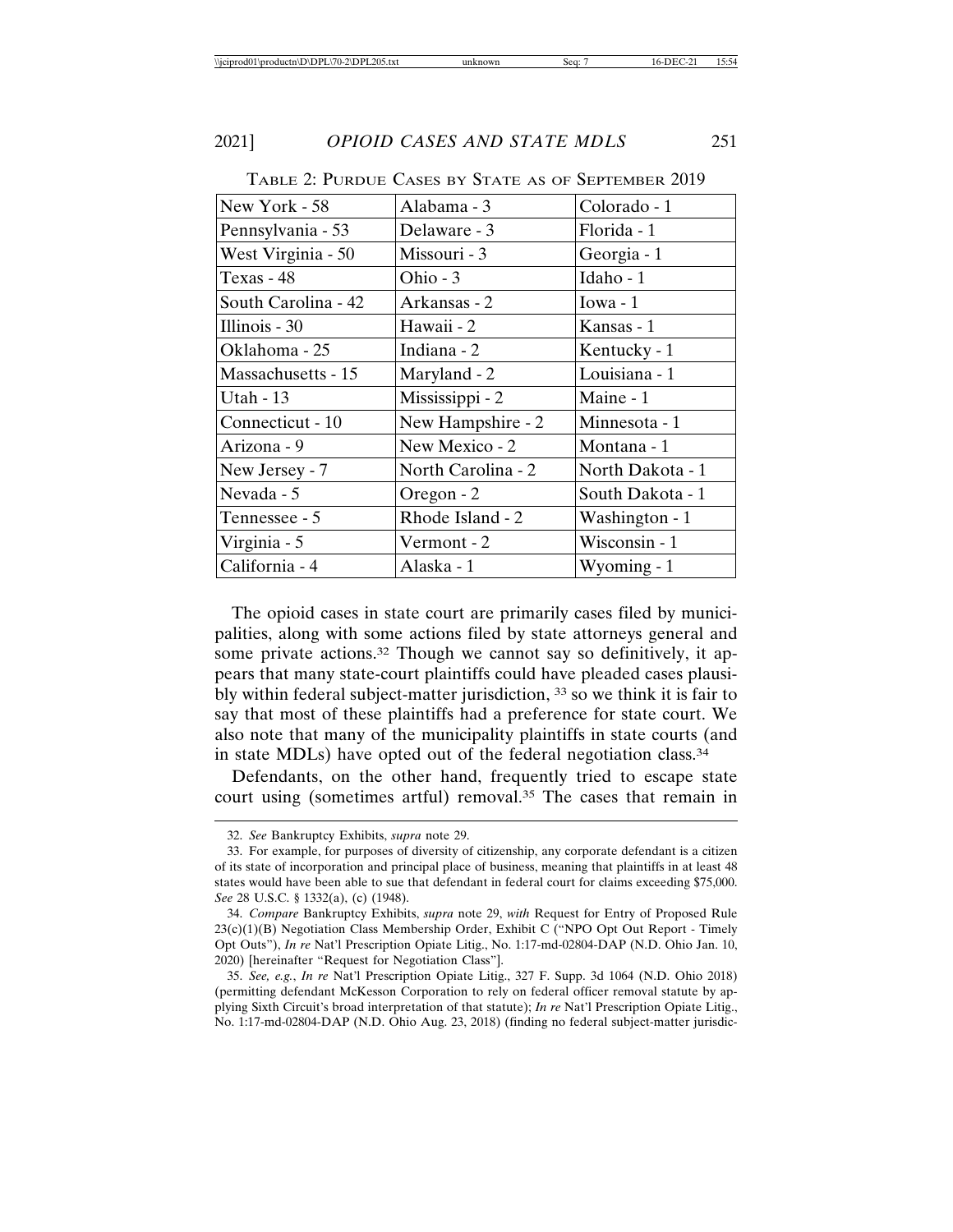state court are a mix of removed-and-remanded cases for which federal jurisdiction did not attach,<sup>36</sup> cases in which not all defendants consented to removal (and in which the Class Action Fairness Act did not permit nonunanimous removal),<sup>37</sup> and cases that defendants did not attempt to remove.38

Eight of the ten states with the most cases listed in the Purdue exhibits have consolidated some or all of their cases in state MDLs.<sup>39</sup> California (sixteenth on the list) also consolidated some of its cases in a state MDL.40 In the order of quantity of cases listed in the Purdue bankruptcy filing, the nine states with opioid MDLs are:

- *New York:* In 2017, New York used its institutional MDL to consolidate its state-court opioid cases.<sup>41</sup> As of May 14, 2020, the New York proceeding included sixty-three cases.42
- *Pennsylvania:* In 2018, the judge in the first action filed in Pennsylvania court used the state's peer MDL procedure to transfer sixteen opioid cases to himself in Delaware County.43 Later-filed

37. *See, e.g.*, City of Galax v. Purdue Pharma, L.P., No. 7:18-cv-00617, 2019 WL 653010 (W.D. Va. Feb. 14, 2019).

38. *See, e.g.*, Complaint, State v. Purdue Pharma L.P., No. X07 HHD-CV-19-6105325-S (Conn. Super. Ct. Jan. 2, 2019).

39. The two states with substantial numbers of unconsolidated cases are Oklahoma with twenty-five cases and Utah with thirteen cases. Oklahoma has created ad hoc MDLs on previous occasions but has not as of yet done so for opioid litigation. *See* Clopton & Rave, *supra* note 5, at **R** 1661 (discussing Oklahoma's ad hoc MDLs). It appears that many if not all of the Oklahoma cases have since been removed to federal court so would not be candidates for state MDL at this time.

40. Virginia presents an unusual situation. The Virginia Supreme Court used its institutional MDL authority to convene an MDL Panel to consider consolidation of state opioid cases, but for technical reasons, the MDL proceeding stalled. *See* Motion for Suspending Order, *In re* Multi-Circuit Opioid Litig. (May 6, 2019) (including consolidation order as Exhibit A and stay order as Exhibit B).

41. *See* Order Granting Defendants' Application to Coordinate Cases and for Partial Stay Pursuant to 22 NYCRR 202.69, County of Suffolk v. Purdue Pharma L.P., No. 613760/2016 (N.Y. Sup. Ct. July 19, 2017) (on file with author).

42. *See* Opioid Litigation Index Numbers, Index No: 400000/2017 - *In re* Opioid Litig. (on file with authors).

43. *See* Order, County of Delaware v. Purdue Pharma L.P., CV-2017-008095 (Pa. Ct. C.P. Mar. 26, 2018) (on file with authors).

tion under *Grable & Sons Metal Prods., Inc. v. Darue Eng'g & Mfg.*, 545 U.S. 308 (2005)); City of Galax v. Purdue Pharma, L.P., No. 7:18-cv-00617, 2019 WL 653010 (W.D. Va. Feb. 14, 2019) (permitting the use of controversial pre-service or "snap" removal). *See generally* Zachary D. Clopton & Alexandra D. Lahav, *Fraudulent Removal*, 134 HARV. L. REV. FORUM (forthcoming 2021).

<sup>36.</sup> *See, e.g.*, County of Uintah v. Purdue Pharma, L.P., No. 2-18-cv-00585-RJS, 2018 WL 3747847 (D. Utah Aug. 7, 2018). Although not presented in any opioid cases we are aware of, state MDL consolidation for trial purposes may create "mass actions" for purposes of CAFA removal. *See* Atwell v. Boston Sci. Corp., 740 F.3d 1160, 1161 (8th Cir. 2013); *see also* 28 U.S.C. § 1332(d)(11)(B)(ii) (excluding cases consolidated from pretrial purposes only from the definition of "mass actions").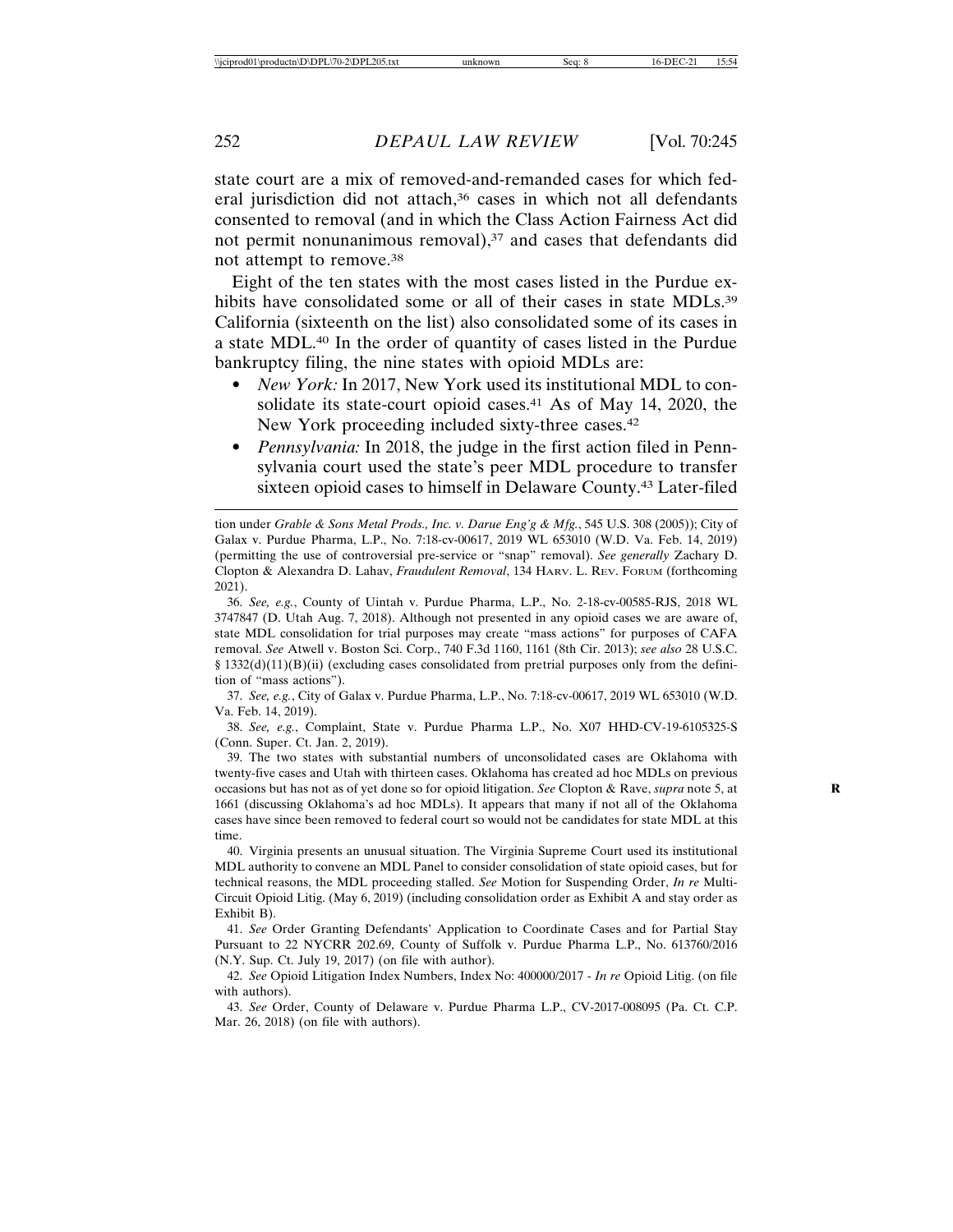actions were also transferred to the same court, bringing the total to at least forty-one consolidated cases, though a suit by the state attorney general (AG) remains pending in a separate court.

- *West Virginia:* In June 2019, West Virginia used its institutional MDL to consolidate nineteen opioid cases; this has since grown to at least fifty cases.44
- *Texas:* Texas used its institutional MDL to consolidate at least fifty-four opioid cases in front of Judge Robert Schaffer in Houston.45
- *South Carolina:* The South Carolina Supreme Court issued an ad hoc MDL order consolidating all cases in front of Thirteenth Circuit Court Judge Perry Gravely.46 Judge Gravely would handle consolidated pretrial proceedings in his own court and then preside over any trials in the circuit courts in which they were filed. 47 At least thirty-eight cases have been consolidated in this manner.48
- *Illinois:* The Illinois Supreme Court used its institutional MDL powers to consolidate at least twenty-eight cases in a state MDL in Cook County (Chicago).49
- *Massachusetts:* All fifteen opioid cases listed in the bankruptcy documents were transferred to the Suffolk County Business Litigation Session with Judge Janet L. Sanders, seemingly based upon the peer MDL procedure.
- *Connecticut:* State opioid cases were consolidated on the complex litigation docket, and it appears that at least some of these

45. *See In re* Texas Opioid Litig., No. 2018-63587 (Tex. Dist. Ct.). This includes forty-five of the forty-eight cases mentioned in the bankruptcy exhibits and other cases not captured in those exhibits.

46. Order, *In re* Opioid Litig., No. 2018-08-09-02 (S.C. Aug. 9, 2018), https://www.sccourts.org/ courtOrders/displayOrder.cfm?orderNo=2018-08-09-02.

47. Amended Order, *In re* Opioid Litig., No. 2018-08-23-01 (S.C. Aug. 23, 2018), https:// www.sccourts.org/courtOrders/displayOrder.cfm?orderNo=2018-08-23-01.

48. Case Management Order No. 1, Exhibit A, *In re* South Carolina Opioid Litig., No. 2018- CP-23-01294 (S.C. Ct. C.P. June 26, 2019).

49. *See* Order, People v. Purdue Pharma L.P., No. 123090 (Ill. Jan. 29, 2018) (on file with authors); Bankruptcy Exhibits, *supra* note 29.

<sup>44.</sup> *See* Administrative Order, Monongalia Cty. Comm'n v. Purdue Pharma L.P., Nos. 18-C-222, 18-C-233, 18-C-234, 18-C-235, 18-C-236 (W. Va. June 7, 2019); *Opioid Litigation*, W. VA. JUD., http://www.courtswv.gov/lower-courts/mlp/opioid.html (collecting documents); Bankruptcy Exhibits, *supra* note 29 (listing cases as of September 2019); Order, *In re* Opioid Litig., No. 19-C-9000 (W. Va. Cir. Ct. Sept. 6, 2019) (transferring AG case, which was not listed as consolidated in the bankruptcy exhibits).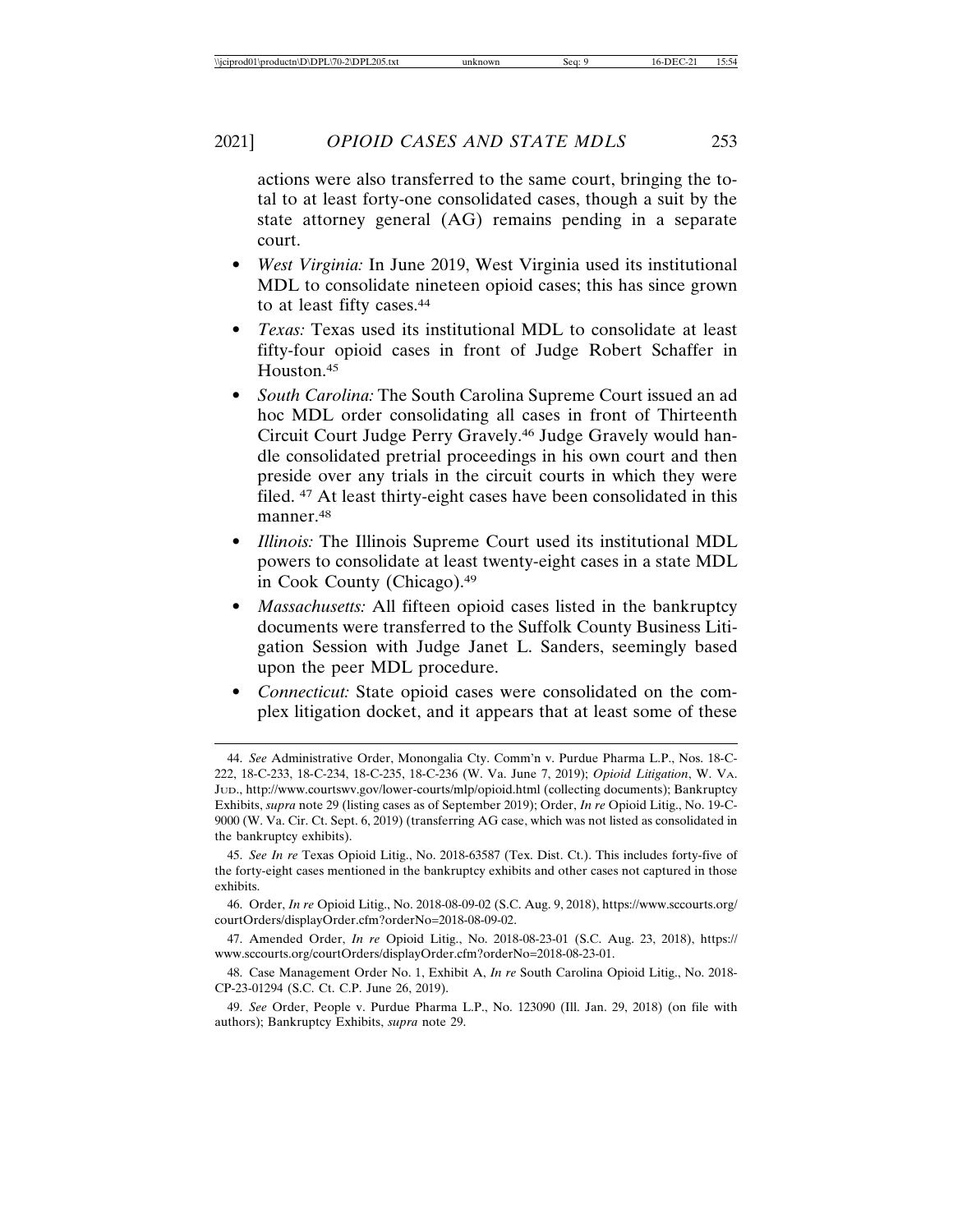cases were referred to that court by the chief civil administrative judge (presumably using the institutional MDL procedure).<sup>50</sup>

• *California:* On the same day that Purdue declared bankruptcy, California used its institutional MDL to consolidate its opioid litigation in Judicial Council Coordination Proceeding No. 5029.51

All of these state MDLs include municipality plaintiffs, and all but Pennsylvania include a state AG action.52 South Carolina's MDL includes the state AG, but the AG action appears to get separate treatment within the MDL.<sup>53</sup>

Participation in state MDLs is not always consensual.<sup>54</sup> Municipality plaintiffs supported consolidation in California, Connecticut, Illinois, Massachusetts, and New York, 55 while they opposed consolidation in West Virginia.56 In Texas, the municipality plaintiffs conceded that the criteria for consolidation may have been met but argued that the consolidation motion was premature.<sup>57</sup> In Pennsylvania, the first-filed municipality plaintiffs supported consolidation in their court (Delaware County).<sup>58</sup> Most other municipality plaintiffs supported consolidation in Philadelphia County,59 and after the case was consolidated

51. *See Judicial Council of California Civil Case Coordination Proceeding (JCCP) Log*, CAL. CTS., https://www.courts.ca.gov/documents/CivilCaseCoord\_2015toPresent\_JCCPLog.pdf.

52. The proto-MDL in Virginia did not include the AG action either. *See supra* note 41. Pennsylvania, Texas, and West Virginia also included non-government plaintiffs.

54. The descriptions in this paragraph were drawn from extensive searching of the dockets and underlying documents in the state MDL proceedings (on file with authors).

55. *See* Order on Petition for Coordination, *In re* Prescription Opioid Cases, JCCP No. 5029 (Cal. Civ. Dep't Super. Ct. Sept. 6, 2019); Application for Referral of Case to the Complex Litigation Docket (CLD), City of New London v. Purdue Pharma L.P., No. KNL-CV-18- 6034326-S (Conn. Super. Ct. May 4, 2018); *In re* People v. Purdue Pharma L.P., No-18123090 (Ill. Jan. 29, 2018); Order Granting Defendants' Application to Coordinate Cases and for Partial Stay Pursuant to 22 NYCRR 202.69, County of Suffolk v. Purdue Pharma L.P., No. 613760/2016 (N.Y. Sup. Ct. July 19, 2017). Information regarding Massachusetts plaintiffs is on file with authors.

56. Administrative Order, Monongalia Cty. Comm'n v. Purdue Pharma L.P., Nos. 18-C-222, 18-C-233, 18-C-234, 18-C-235, 18-C-236 (W. Va. June 7, 2019).

57. *In re* Texas Opioid Litig., MDL No. 18-0358 (Tex. J.P.M.L. June 13, 2018).

58. Joint Motion for Pretrial Coordination and Defendants' Motion for Stay of Actions at 2, County of Delaware v. Purdue Pharma L.P., No. 2017-008095 (Pa. Ct. C.P. Jan. 25, 2018).

59. Joint Response of the Counties of Armstrong, Beaver, Cambria, Fayette, Greene, Lackawanna, Lawrence, Washington, and Westmoreland to the Joint Motion for Pretrial Coordination and for Stay of Actions, County of Delaware v. Purdue Pharma, L.P., No. 2017-008095 (Pa. Ct. C.P. Feb. 14, 2018); City of Philadelphia's Response to the Joint Motion for Pretrial Coordination and for Stay of Actions, County of Delaware v. Purdue Pharma, L.P., No. 2017-008095

<sup>50.</sup> *See, e.g.*, City of New Haven v. Purdue Pharma, L.P., No. X07HHDCV176086134S, 2019 WL 423990 (Conn. Super. Ct. Jan. 8, 2019); Complex Litigation Application (on file with authors).

<sup>53.</sup> Amended Order, *In re* Opioid Litig., No. 2018-08-23-01 (S.C. Aug. 23, 2018), https:// www.sccourts.org/courtOrders/displayOrder.cfm?orderNo=2018-08-23-01.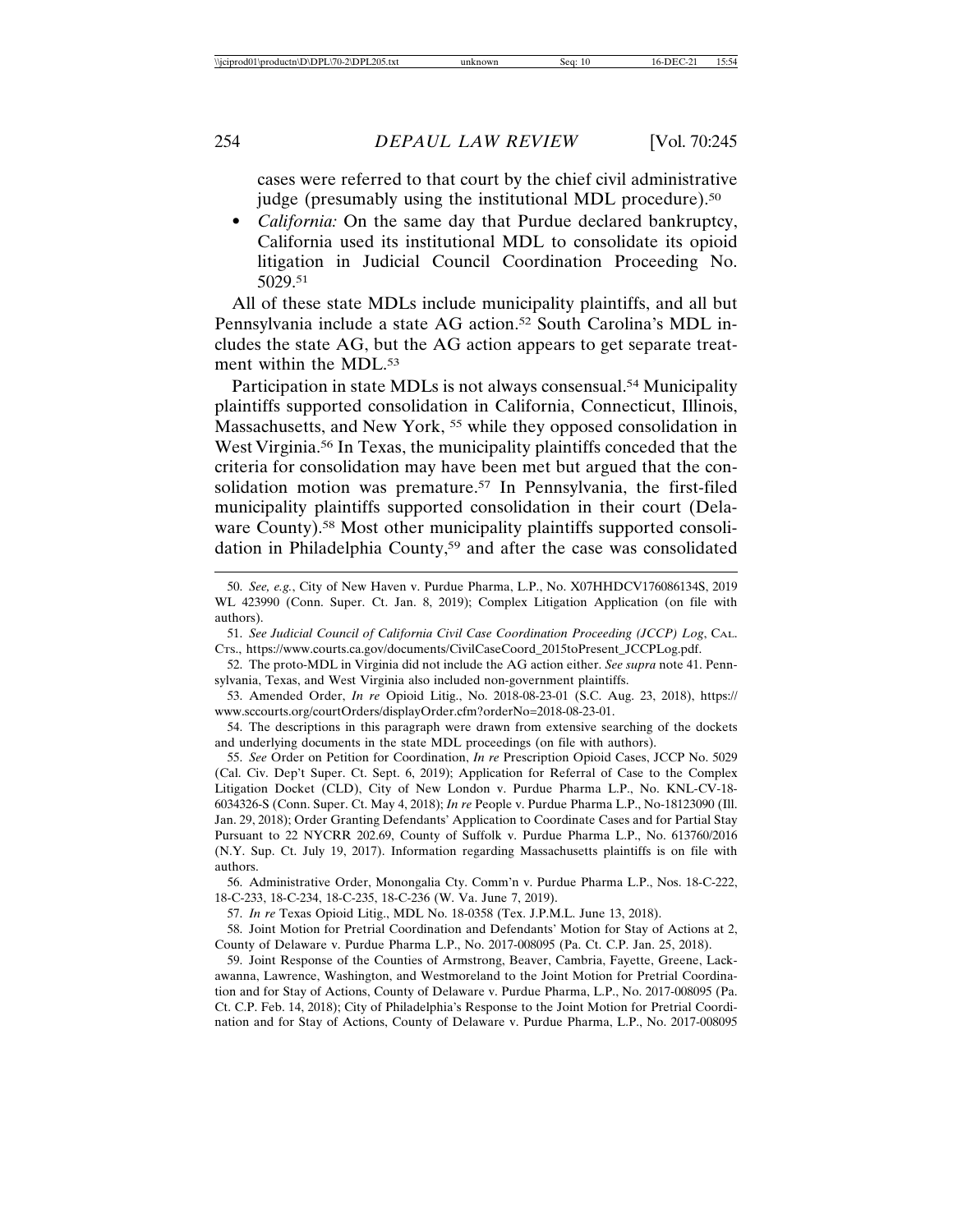in Delaware County, some municipal plaintiffs filed a motion to terminate the proceeding.<sup>60</sup> Those plaintiffs later dropped that motion<sup>61</sup> when their lawyer was appointed to a leadership position in the state MDL.62 With respect to the state actions, AGs expressly asked to be included in the MDLs in Illinois63; they expressly opposed inclusion in Texas<sup>64</sup> and West Virginia<sup>65</sup>; and they requested only partial inclusion in California.66 We found no evidence of defendants opposing state MDL consolidation, though as noted above, defendants frequently tried to avoid state-court jurisdiction in the first place.<sup>67</sup>

Finally, because plaintiffs' lawyers often play an important role in venue selection—after all, they are the ones who choose whether to file in state or federal court—we collected information on the plaintiffs' lawyers in these state MDLs and compared them to lawyers in

60. Notice of Supplemental Information in Support of Motion to Terminate Pretrial Coordination by Plaintiffs, the Pennsylvania Counties of Armstrong, Beaver, Bradford, Cambria, Clarion, Fayette, Greene, Huntingdon, Lackawanna, Lawrence, Monroe, Washington, and Westmoreland, County of Delaware County v. Purdue Pharma L.P., No. 2017-008095, (Pa. Ct. C.P. Apr. 5, 2019).

61. Notice of Withdrawal of Motion to Terminate Pretrial Coordination by Plaintiffs, the Pennsylvania Counties of Armstrong, Beaver, Bradford, Cambria, Clarion, Fayette, Greene, Huntingdon, Lackawanna, Lawrence, Monroe, Washington, and Westmoreland, County of Delaware v. Purdue Pharma L.P., No.2017-008095, (Pa. Ct. C.P. May 31, 2019).

62. *See* Amended Order Appointing Leadership Structure, County of Delaware v. Purdue Pharma L.P., No-2017-008095 (Pa. Ct. C.P. May 3, 2019). Appointment to a leadership or steering committee role in an MDL is often coveted position, as these lawyers often control how the consolidated cases are managed and can be awarded lucrative common benefit fees for their work. *See, e.g.*, Andrew D. Bradt & D. Theodore Rave, *It's Good to Have the "Haves" on Your Side: A Defense of Repeat Players in Multidistrict Litigation*, 108 GEO. L.J. 73, 82 (2019).

63. *In re* People v. Purdue Pharma L.P., No.18123090 (Ill. Jan. 29, 2018).

64. Indeed, the Texas AG was so opposed to inclusion in the MDL that it immediately sought remand and then appealed the MDL judge's denial of its motion to the Texas MDL Panel. Order Denying Motion for Rehearing, *In re* Texas Opioid Litig., No. 18-0358 (Tex. J.P.M.L. Mar. 21, 2019). When that proved unavailing, the Texas Attorney General convinced the legislature to pass a statute retroactively exempting its enforcement action from state MDL treatment. S.B. 827 § 2, 86th Leg. (Tex. 2019) (codified as TEx. Gov't Code Ann. § 74.1625 (West 2019)) (exempting claims under the Texas Deceptive Trade Practices Act and Texas Medicaid Fraud Prevention Act). *See generally* Rave & Clopton, *supra* note 7.

65. Order, *In re* Opioid Litig., No. 19-C-9000 (W. Va. Cir. Ct. Sept. 6, 2019).

66. People of the State of California's Opposition to Coordination Petition, *In re* Prescription Opioid Cases, JCCP No. 5029 (Cal. Civ. Dep't Super. Ct. Aug. 19, 2019); Order on Petition for Coordination, *In re* Prescription Opioid Cases, JCCP No. 5029 (Cal. Civ. Dep't Super. Ct. Sept. 6, 2019). In Connecticut and Massachusetts, the AG was already in the court to which plaintiffs requested transfer. *See* Complaint, State v. Purdue Pharma L.P., No. X07 HHD-CV-19-6105325- S (Conn. Super. Ct. Jan. 2, 2019); Complaint, State v. Purdue Pharma L.P., No. 18-180813 (Mass. Super. Ct. June 12, 2018).

67. *See supra* notes 35–38 and accompanying text. **R**

<sup>(</sup>Pa. Ct. C.P. Feb. 14, 2018); Response of the Commonwealth of Pennsylvania, Acting By and Through Philadelphia District Attorney Lawrence S. Krasner, to the Joint Motion for Pretrial Coordination and for Stay of Actions, County of Delaware v. Purdue Pharma, L.P., No. 2017- 008095 (Pa. Ct. C.P. Feb. 14, 2018).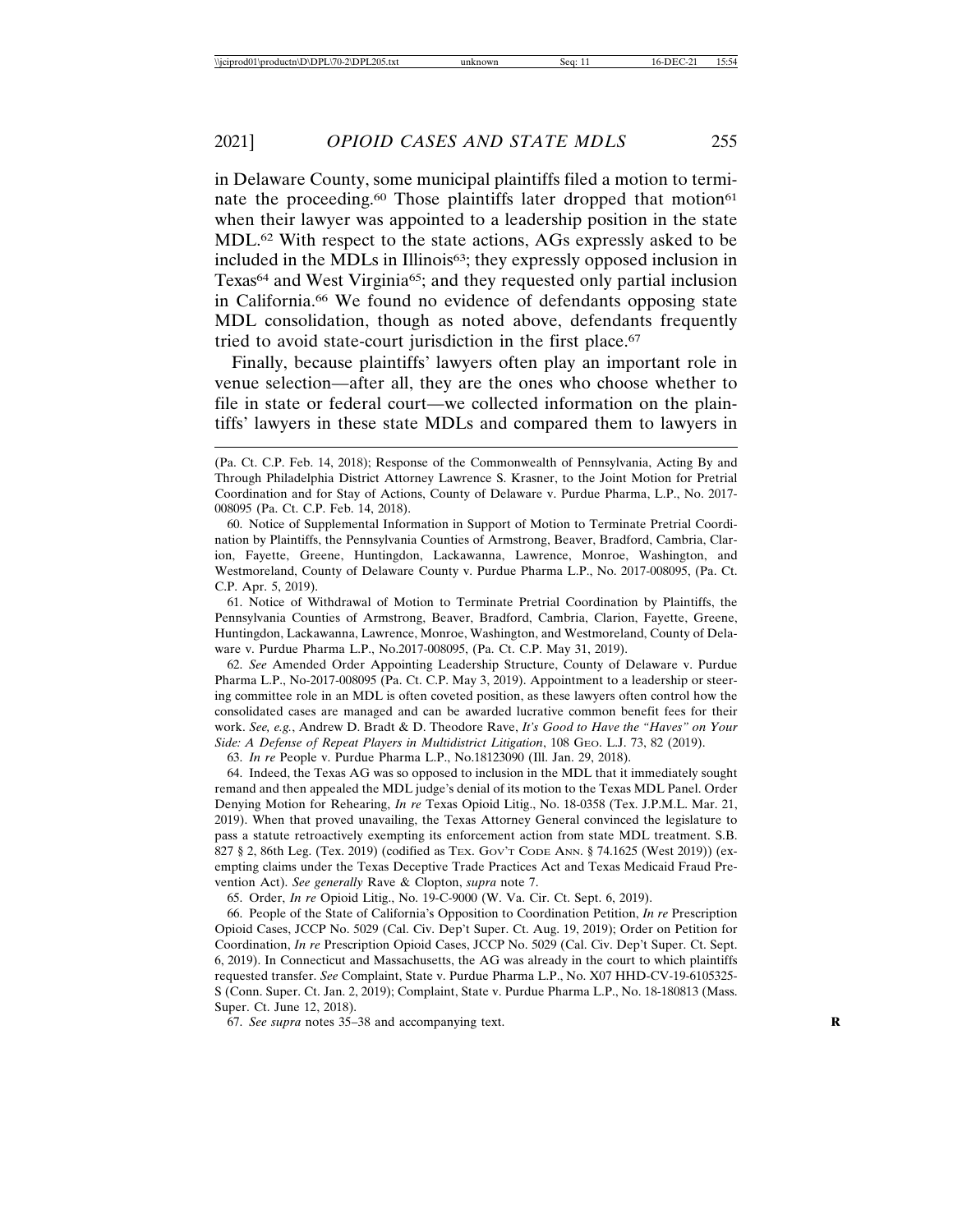the federal MDL.68 State AGs tend to represent themselves, while municipalities primarily have private representation. To be more specific:

- *New York:* Four firms are listed as representing plaintiffs in New York's state MDL: (i) Simmons Hanly Conroy; (ii) Napoli Shkolnik, PLLC; (iii) Lieff Cabraser Heimann & Bernstein; and (iv) Frankfurt Kurnit Klein & Selz.<sup>69</sup> The first two of these firms are listed on the state-court master complaint, suggesting they may be driving the state MDL (along with the AG). Both firms have leadership roles in federal MDL (as does Lieff Cabraser) and are participating in other state MDLs.
- *Pennsylvania:* As noted above, Pennsylvania's leadership structure has changed over time.70 As of May 2019, the leadership included representatives from eight firms: (i) Simmons Hanly Conroy LLC; (ii) Pogust Millrood, LLC; (iii) Baron & Budd PC; (iv) Motley Rice LLC; (v) Saltz Mongeluzzi Barrett & Bendesky PC; (vi) Scott & Scott; (vii) Marc J. Bern & Partners LLP; and (viii) Haviland Hughes.71 Three of these firms (Simmons Hanly Conroy LLC, Baron & Budd PC, and Motley Rice LLC) have roles in federal leadership. Three of these firms (Simmons Hanly Conroy LLC; Scott & Scott; and Marc J. Bern & Partners LLP) also have leadership roles in other state MDLs.
- *West Virginia:* Lead counsel for municipality plaintiffs are from Napoli Shkolnik PLLC and The Chafin Law Firm.72 The former has a leadership role in the federal MDL and in other states; the latter has neither.
- *Texas:* The plaintiffs' steering committee for municipality plaintiffs includes lawyers from twelve different firms: (i) Dan Downey PC; (ii) Fibich, Leebron, Copeland & Briggs; (iii) The Gallagher Law Firm; (iv) The Lanier Law Firm; (v) Hendler Flores Law; (vi) Fears Nachawati Law Firm; (vii) Perdue & Kidd; (viii) Reich & Binstock, LLP; (ix); Law Offices of Richard

<sup>68.</sup> Results on file with authors. For the federal lawyers, *see* Court Docket, *In Re* Nat'l Prescription Opiate Litig., No. 1:17-md-02804-DAP (N.D. Ohio Feb. 21, 2020).

<sup>69.</sup> *See* Plaintiffs' Master Long Form Complaint and Jury Demand, *In re* Opioid Litig., No. 400000/2017 (N.Y. Sup. Ct. Oct. 6, 2017); WebCivil Supreme—Case Detail, N.Y. ST. UNIFIED CT. SYS. (last visited Apr. 20, 2020).

<sup>70.</sup> *See supra* note 62 and accompanying text. **R**

<sup>71.</sup> Order Appointing Leadership Structure, County of Delaware v. Purdue Pharma L.P., No. 17-008095 (Pa. Ct. C.P. June 13, 2018); Amended Order Appointing Leadership Structure, County of Delaware v. Purdue Pharma L.P., No. 17-008095 (Pa. Ct. C.P. May 3, 2019).

<sup>72.</sup> Order Regarding Rulings Issued During the September 20, 2019 Status Conference, *In re* Opioid Litig., No. 19-C-9000 (W. Va. Cir. Ct. Oct. 9, 2019).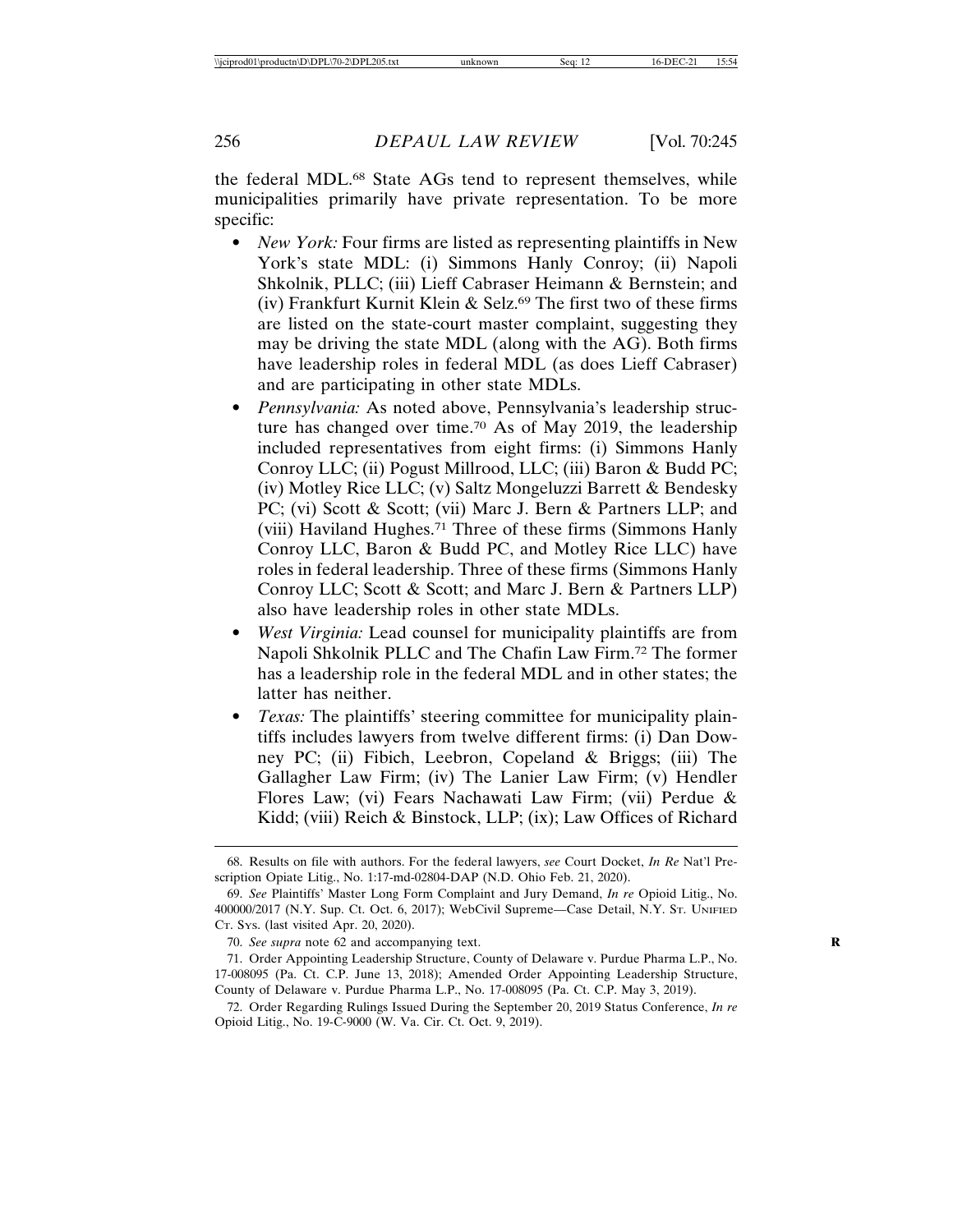Schechter, PC; (x) Simon Greenstone Panatier, PC; (xi) The Snapka Law Firm; (xii) Watts Guerra LLP.73 Two of the twelve firms have roles in the federal MDL leadership (The Lanier Law Firm and Simon Greenstone Panatier, PC). None has a leadership role in another state MDL.

- *South Carolina:* Plaintiffs' liaison counsel are from four firms: (i) Harrison White, P.C.; (ii) Marc J. Bern & Partners LLP; (iii) Simmons Law Firm, LLC; and (iv) Finger, Melnick & Brooks, P.A.74 None of these firms has a leadership role in the federal MDL, and one (Marc J. Bern & Partners) is involved in another state MDL.
- *Illinois:* Only two firms have more than one case: Meyers & Flowers (eleven cases) and Kralovec, Jambois, & Schwartz (nine cases).75 Neither has a leadership role in the federal MDL or another state MDL.
- *Massachusetts:* Cases are primarily handled by Scott & Scott, sometimes in conjunction with Anderson & Kreiger LLP.76 Neither of these firms has a leadership role in the federal MDL. Scott & Scott has a role in other state MDLs.
- *Connecticut:* Most cases identify plaintiffs' lawyers from either Scott & Scott or from three firms seemingly working together (Drubner Hartley & Hellman LLC; Simmons Hanly Conroy LLC; and Clendenen & Shea LLC).<sup>77</sup> Simmons Hanly Conroy is represented in federal leadership (and in other state MDLs). None of the other firms has a federal leadership role. Scott & Scott has a role in other state MDLs.
- *California:* Coordination seems to be driven by one private firm, Robins Kaplan.78 This firm does not have a leadership role in the federal MDL or other state MDLs.

To summarize these findings, firms with leadership roles in federal MDLs also hold leadership positions in some, but not all, state MDLs. Indeed, some state MDL leadership teams include no federal leadership firms. Of the firms without federal leadership positions, some ap-

<sup>73.</sup> Order Appointing Leadership for the Plaintiffs, *In re* Texas Opioid Litig., No. 2018-63587 (Tex. Dist. Ct. Nov. 26, 2018).

<sup>74.</sup> Plaintiffs' Statement in Support of Plaintiffs' Proposed Case Management Order No. 3, *In re* South Carolina Opioid Litig., No. 2018-CP-23-01294 (S.C. Ct. C.P. Feb. 19, 2020).

<sup>75.</sup> Information regarding Illinois lawyers is on file with authors.

<sup>76.</sup> Information regarding Massachusetts lawyers is on file with authors.

<sup>77.</sup> Information regarding Connecticut lawyers is on file with authors.

<sup>78.</sup> *See* Order on Petition for Coordination, *In re* Prescription Opioid Cases, JCCP No. 5029 (Cal. Civ. Dep't Super. Ct. Sept. 6, 2019).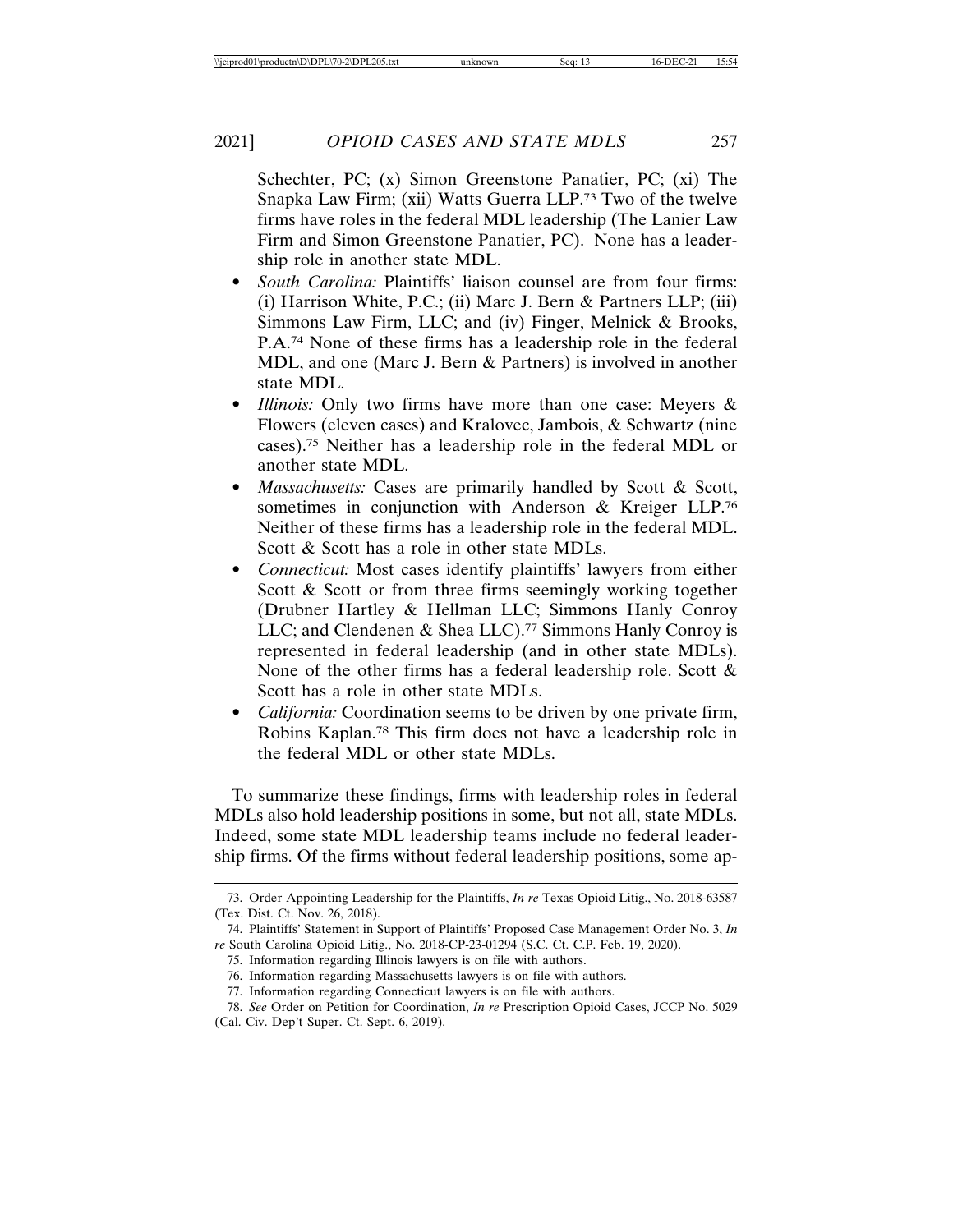pear to be players only in their home state, while others have roles in more than one state MDL. So, at least in the context of municipal mass tort litigation, plaintiffs' law firms have the capacity to facilitate trans-local organization within and across states.79

#### III. ASSESSING STATE MDLS

The previous section used the opioid litigation to demonstrate how state MDLs can permit groups of coordinated cases to proceed in front of judges other than a federal MDL judge, and to be led at times by lawyers outside the federal MDL leadership. To generalize, state MDLs offer an intermediate level of consolidation between the nationwide consolidation of a federal MDL and the ordinary joinder possible in a single state venue. And in doing so, state MDLs allow additional—and potentially competing—power centers to form within a nationwide mass tort litigation, but outside of the federal MDL.

As with any form of jurisdictional redundancy,<sup>80</sup> these intermediate levels of consolidation—and the intermediate power centers they create—could hold many advantages. But this form of redundancy also comes with drawbacks in resolving mass litigation, such as the opioid crisis. Here, we analyze those costs and benefits. Section A begins with a discussion of the tradeoffs inherent in the notion of competing power centers. Section B then turns to additional consequences of state MDLs for federal mass tort litigation. The theoretical account in this Part is not based entirely on the opioid litigation; indeed, the vagaries of any dispute mean that no real-world litigation will match any ideal type. But we think that the account here is consistent with the general dynamics of mass-tort litigation, and we think that the opioid litigation tracks and helps illustrate many of those general observations.

## *A. Competing Power Centers*

Any form of aggregation creates a tradeoff on the claimants' side: Are the benefits of collective action worth the agency costs of aggre-

<sup>79.</sup> *Cf.* Judith Resnik et al., *Ratifying Kyoto at the Local Level: Sovereigntism, Federalism, and Translocal Organizations of Government Actors (TOGAs)*, 50 ARIZ. L. REV. 709, 711–12 (2008).

<sup>80.</sup> Our thinking here builds on the substantial literature on jurisdictional redundancy. *See, e.g.*, Robert M. Cover, *The Uses of Jurisdictional Redundancy: Interest, Ideology, and Innovation*, 22 WM. & MARY L. REV. 639 (1981); Martin H. Redish, *Intersystemic Redundancy and Federal Court Power: Proposing a Zero Tolerance Solution to the Duplicative Litigation Problem*, 75 NOTRE DAME L. REV. 1347 (2000); Alexandra D. Lahav, *Recovering the Social Value of Jurisdictional Redundancy*, 82 TUL. L. REV. 2369 (2008); Zachary D. Clopton, *Redundant Public-Private Enforcement*, 69 VAND. L. REV. 285 (2016). Our analysis here has particular resonance with the important work of Professors Cover and Lahav, which we cite throughout.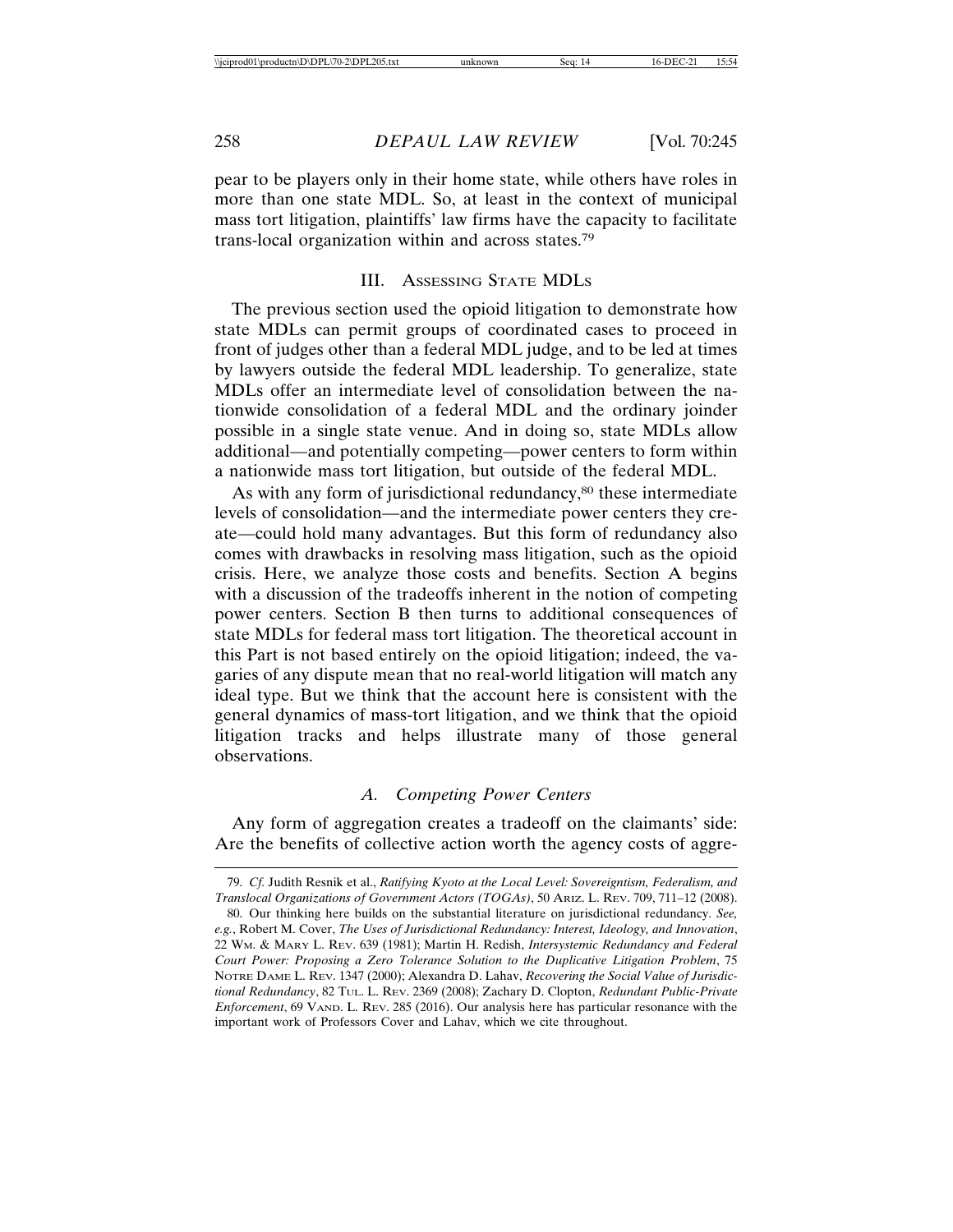gated representation?81 Recent commentary on this tradeoff often treats the federal MDL as the only game in town.82 The ability to litigate mass tort claims in state MDLs, however, allows some plaintiffs (and some plaintiffs' lawyers) to create competing power centers in the states. This section first articulates the ways that these competing power centers can be beneficial with respect to agency problems in legal representation for plaintiffs. It then turns to the potential costs of this approach in terms of the increased collective action problems within litigation and the reduced ability to offer defendants global peace or finality at the end of it.83

Before turning to this analysis, two caveats are in order. First, at least in the opioid litigation, there is another important power center—the state AGs who have brought their own public enforcement and *parens patriae* actions against opioid defendants. Indeed, one major fault line that has emerged in the opioid litigation is between the private lawyers at the head of the federal MDL and several state attorneys general.84 Because our goal is to explain the place of state MDLs in the mass litigation ecosystem, and because state MDLs afford platforms for interests to coalesce distinct from either the federal leaders or the state AGs, our focus here is not on the AG lawsuits. Additionally, there will be many mass tort cases in which state MDLs are active but state AGs play no role, suggesting that the state MDL aspects of the opioid case may be more generalizable than the important, but less common, AG suits.85

Second, we focus here on relationships on the plaintiffs' side. We do so because the plaintiffs' side of mass torts has drawn the attention of commentators and because—at least in our view—the presence of state MDLs can have a dramatic effect on those relations. To be sure, in some mass torts, including the opioid litigation, there will be complex relationships on the defendants' side as well. But defendant-side

<sup>81.</sup> *See, e.g.*, D. Theodore Rave, *Governing the Anticommons in Aggregate Litigation*, 66 VAND. L. REV. 1183, 1213–15 (2013).

<sup>82.</sup> *See infra* notes 86–90 and accompanying text.

<sup>83.</sup> Using Cover and Lahav's framework, we are talking here about "interest." *See* Cover, *supra* note 81, at 658–62; Lahav, *supra* note 81, at 2403–04. Defendants in mass litigation tend to value closure and are often willing to pay a peace premium to settle all pending claims in a single transaction. *See generally* Rave, *supra* note 81.

<sup>84.</sup> *See, e.g.*, Alison Frankel, *State AGs pose big obstacle for novel opioids negotiating class proposal*, REUTERS (June 26, 2019, 4:31 PM), https://www.reuters.com/article/us-otc-opioids/ state-ags-pose-big-obstacle-for-novel-opioids-negotiating-class-proposal-idUSKCN1TR35R.

<sup>85.</sup> We would say the same things about the Purdue bankruptcy: Though the bankruptcy proceeding itself is a separate power center, it does not help us explain the role of state MDLs in mass tort cases.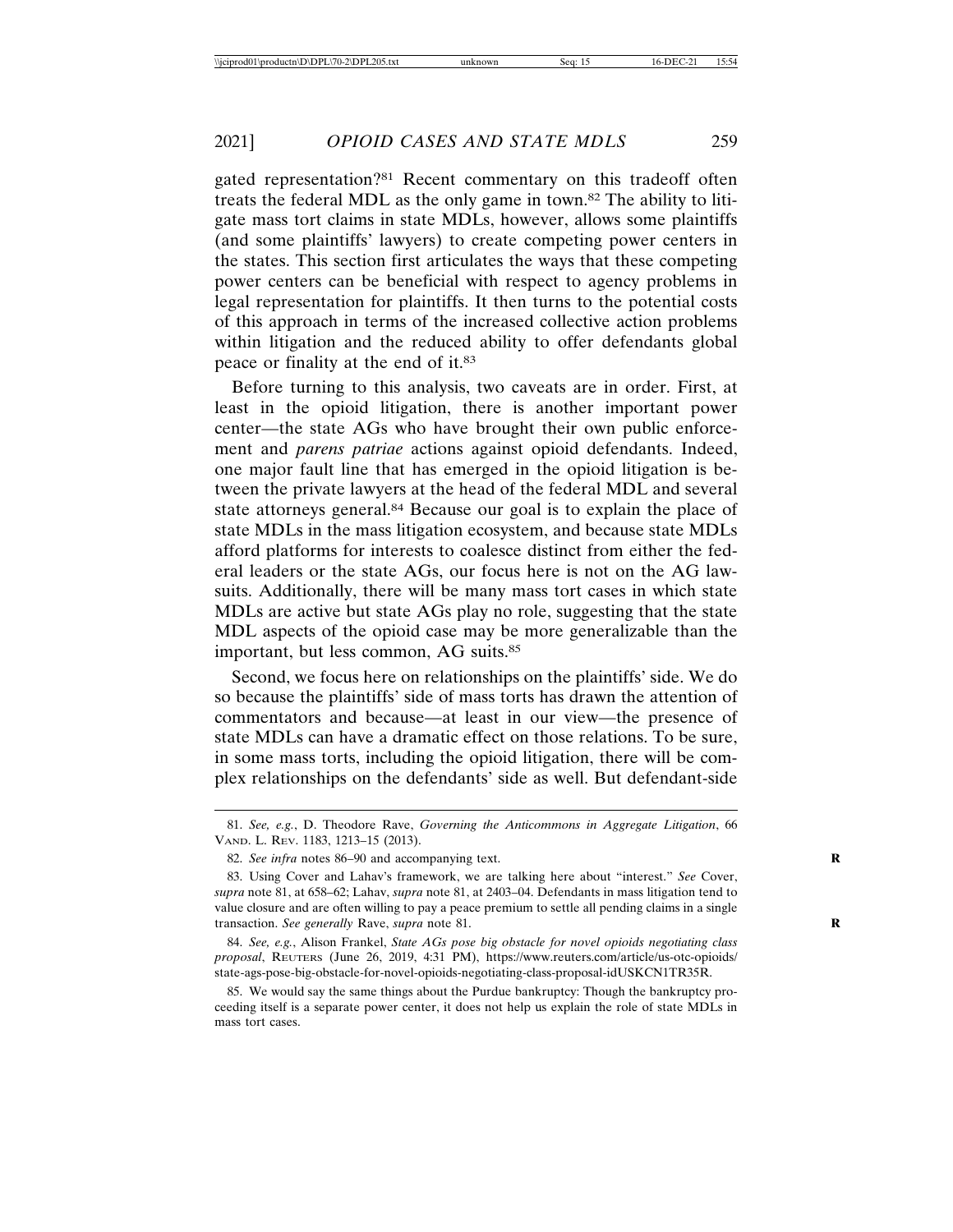relationships have received far less scholarly attention, and we think state MDLs are less likely to play a substantial role in shaping them.

## *1. Agency Problems*

One vocal strand of criticism of federal MDL is that it is dominated by a handful of repeat-player plaintiffs' lawyers who can collude with each other (and potentially with the defendant) to suppress competition from other lawyers to the detriment of their one-shot clients.86 Of course, the lead lawyers in the federal MDL are not the only plaintiffs' lawyers in a controversy as massive as the opioid litigation.<sup>87</sup> Appointment to a leadership position in a federal MDL does not give a lawyer "monopoly" control over all of the cases in the same way as appointment as class counsel in a class action.<sup>88</sup> Other lawyers will have cases inside and outside of the federal MDL, and they may push back against the decisions of the lead lawyers or advise their clients not to go along with any settlement negotiated by the federal leaders. Yet critics still worry that the lead lawyers will co-opt potential dissenters through their perch at the head of the litigation, their ability to distribute common benefit work (and fees), and their prior relationships.89 So, while the power of this repeat-player "cartel" may be overstated,90 there are real risks that lead lawyers' interests may not align perfectly with their clients' interests, and that they may use their positions to try to undercut potential competitors.

One way that competing lawyers might consider escaping the clutches of federal MDL leadership would be to file their cases in state courts. But even when state court litigation is possible, it may not be practical. The rules of subject-matter and personal jurisdiction make nationwide aggregation in state court impracticable, except in

<sup>86.</sup> *See, e.g*., ELIZABETH CHAMBLEE BURCH, MASS TORT DEALS: BACKROOM BARGAINING IN MULTIDISTRICT LITIGATION 2–4 (2019); Elizabeth Chamblee Burch, *Monopolies in Multidistrict Litigation*, 70 VAND. L. REV. 67, 73–74 (2017) [hereinafter Burch, *Monopolies*]; Elizabeth Chamblee Burch & Margaret S. Williams, *Repeat Players in Multidistrict Litigation: The Social Network*, 102 CORNELL L. REV. 1445, 1459 (2017).

<sup>87.</sup> In the opioid litigation, state attorneys general have been a powerful counterweight to the private lawyers at the head of the federal MDL. But the interests of the state attorneys general are not necessarily aligned with the cities and counties that make up the bulk of the plaintiffs either—particularly on the question of who will control any settlement proceeds. *See generally* Margaret H. Lemos, *Aggregate Litigation Goes Public: Representative Suits by State Attorneys General*, 126 HARV. L. REV. 486 (2012).

<sup>88.</sup> *See* Bradt & Rave, *supra* note 62, at 109; *cf.* Richard A. Nagareda, *The Preexistence Princi-* **R** *ple and the Structure of the Class Action*, 103 COLUM. L. REV. 149, 164 (2003).

<sup>89.</sup> *See, e.g.*, Burch, *Monopolies*, *supra* note 87, at 122–24.

<sup>90.</sup> *See* Bradt & Rave, *supra* note 62, at 111–14. **R**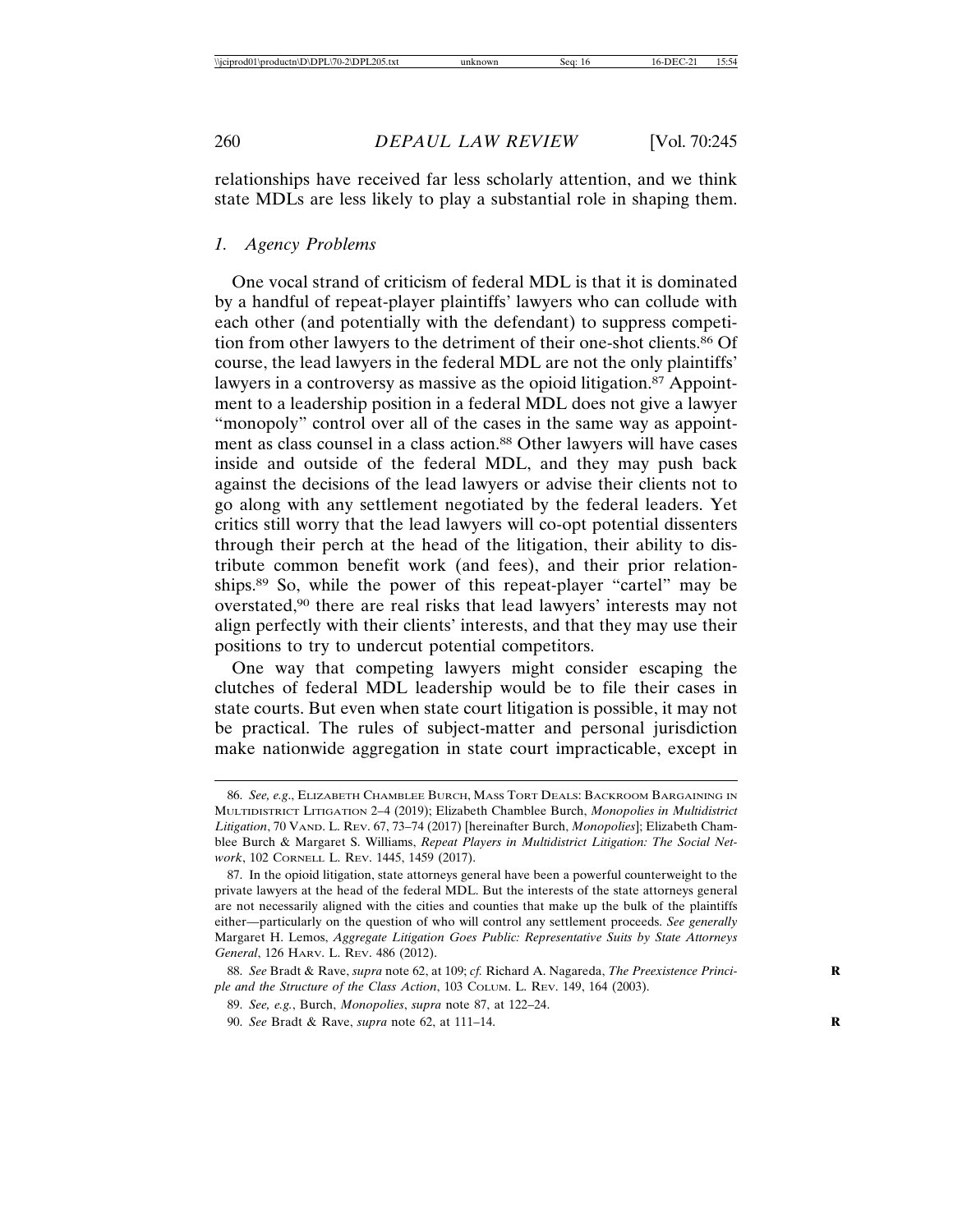the states where plaintiffs are least likely to want to sue.<sup>91</sup> And litigating one case at a time across hundreds of state courthouses is unlikely to be attractive or cost-effective in most mass torts. Without a way to aggregate state cases, the option to use state courts to compete meaningfully with the federal MDL is illusory.

State MDLs, however, offer a ready-made means for state-by-state aggregation in state court.<sup>92</sup> As such, they allow state courts to be venues for substantial competing power centers to form within a mass litigation. Lawyers who are (or expect to be) shut out of leadership positions in the federal MDL might look to secure leadership positions in state MDLs.<sup>93</sup> Leadership over a state MDL essentially subsidizes the competing power center by giving these lawyers effective control over a substantial number of cases filed by other lawyers around the state.94 The state lawyers' independence from their federal counterparts is magnified because the state judge is an independent decision maker that can speed up or slow down different parts of the litigation or make different rulings on important motions.95 For example, it only takes one state judge to rule that discovery material should be made public for potentially damaging information to come out—an outcome that defendants might be willing to pay a premium to avoid. 96 This independence gives state leaders leverage to push back against the strategic decisions of the lead lawyers in the federal MDL— more leverage than simply having a large inventory of cases in the federal MDL or in uncoordinated state courts. If the federal lead lawyers are settling too cheaply in exchange for outsized common benefit fees, the leaders of a state MDL are in a position to object in at least a subset

<sup>91.</sup> The Class Action Fairness Act (CAFA) makes it nearly impossible to sustain any sort of multistate class action in state court. And after the Supreme Court's decision in *Bristol-Myers Squibb Co. v. Superior Court*, 137 S. Ct. 1773 (2017), plaintiffs will have trouble sustaining even multistate non-class aggregations in any state that does not have general jurisdiction over the defendant. *See* Andrew D. Bradt & D. Theodore Rave, *Aggregation on Defendants' Terms:* Bristol-Myers Squibb *and the Federalization of Mass Tort Litigation*, 59 B.C. L. REV. 1251, 1256–57 (2018). Federal courts are thus likely to absorb most but not all related cases in mass torts, and the residual cases will likely be spread across state court systems.

<sup>92.</sup> *See* Clopton & Rave, *supra* note 5, at 1715–18. **R**

<sup>93.</sup> We have more to say about law firm decision-making below. *See infra* Part.III.A.4.

<sup>94.</sup> *See, e.g.*, Judith Resnik, *Money Matters: Judicial Market Interventions Creating Subsidies and Awarding Fees and Costs in Individual and Aggregate Litigation*, 148 U. PA. L. REV. 2119, 2145–47 (2000) (characterizing aggregation as a subsidy of private litigation).

<sup>95.</sup> *See, e.g.*, Smith v. Bayer Corp., 564 U.S. 299, 306–18 (2011) (holding that a federal judge may not enjoin a state court from granting motion to certify a class action that a federal court had denied in a related case).

<sup>96.</sup> For more in this volume on the issue of publicity, see Alexandra D. Lahav & Elizabeth Chamblee Burch, *Information for the Common Good in Mass Torts*, 70 DEPAUL L. REV. 2 (2021).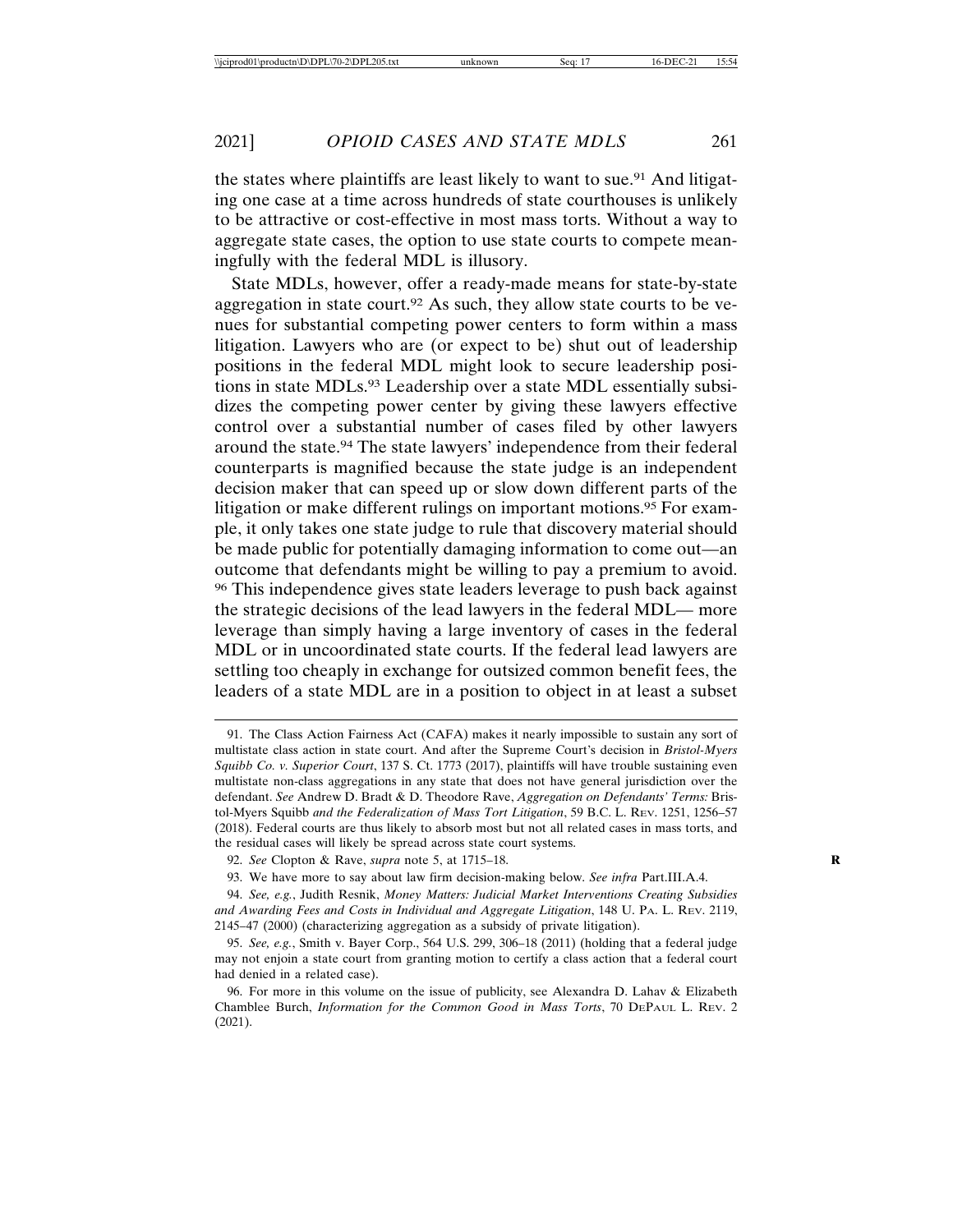of cases and potentially expose the federal leaders' self-dealing.97 To the extent that a lack of competition is increasing agency costs in mass-tort plaintiffs' legal representation, state MDLs can help counteract this effect.98

In this way, state MDLs can play a similar checking function as state governments within our federal system. When one political party is shut out of power at the federal level, it may still be able to win control over one or more state governments, and from that position, push back against the policies of the dominant party in Washington D.C. 99 Think of California's relationship to the Trump administration, or Texas's relationship to the Obama administration.100 There are limits, of course, to the opposition party's ability to shape national policy from this perch. States' territorial reach is limited, their laws can be preempted, and they can be bribed into compliance through conditional federal spending.101 But the smaller units of state government give the opposition party a place to coalesce and affect real policy in ways that they might be shut out from at the federal level.<sup>102</sup>

97. *See* Lahav, *supra* note 81, at 2402 ("The risk of collusion may be reduced by multicenteredness because competition will make it more difficult for defendants to buy off plaintiffs' counsel at the expense of the class."). Note, too, that because the federal leadership cannot settle state cases and the state leadership cannot settle federal cases, there is no risk of a "reverse auction" by defendant among plaintiffs' counsel. *See* Bradt & Rave, *supra* note 62, at 109–10; *cf.* Rhonda Wasserman, *Dueling Class Actions*, 80 B.U. L. REV. 461, 473 (2000); John C. Coffee, Jr., *Class Wars: The Dilemma of the Mass Tort Class Action*, 95 COLUM. L. REV. 1343, 1354, 1370–73 (1995); John C. Coffee, Jr., *The Corruption of the Class Action: The New Technology of Collusion*, 80 CORNELL L. REV. 851, 853–54 (1995). In fact, institutional forms of state MDL (like their federal counterpart) further reduce the risk of a reverse auction. Even if the defendant eschewed CAFA removal, *cf.* Robert H. Klonoff & Mark Herrmann, *The Class Action Fairness Act: An Ill-Conceived Approach to Class Settlements*, 80 TUL. L. REV. 1695, 1710 (2006), the settling parties cannot shop around for a pliant state court judge to approve a class action settlement because an external judicial actor—not the parties themselves—chooses the judge who will handle the consolidated actions. *See* Andrew D. Bradt & D. Theodore Rave, *The Information-Forcing Role of the Judge in Multidistrict Litigation*, 105 CAL. L. REV. 1259, 1303 (2017).

98. Certainly this is the premise of the repeat-player critics mentioned above.

99. *See, e.g.*, Heather K. Gerken, *Dissenting by Deciding*, 57 STAN. L. REV. 1745, 1748–50, 1782–83 (2005); Ernest A. Young, *The Rehnquist Court's Two Federalisms*, 83 TEX. L. REV. 1, 58 (2004).

100. Then-Attorney General of Texas Greg Abbott described his job in 2013 as "I go into the office, I sue the federal government, and I go home." Richard Fausset, *In Texas, Distrust of Washington Collides With Need for Federal Aid*, N.Y. TIMES (Sept. 4, 2017), https:// www.nytimes.com/2017/09/04/us/texas-storm-federal-aid-abbott-cruz.html.

101. *See, e.g.*, U.S. CONST. art. VI (Supremacy Clause); Pennoyer v. Neff, 95 U.S. 714 (1877) (states' territorial reach limited); South Dakota v. Dole, 483 U.S. 203 (1987) (upholding conditional spending); New York v. United States, 505 U.S. 144 (1992) (noting ways Congress can preempt state law).

102. Particularly in times of strong partisan polarization, the governor of Texas or California may have considerably greater ability to affect policy—and therefore leverage in negotiating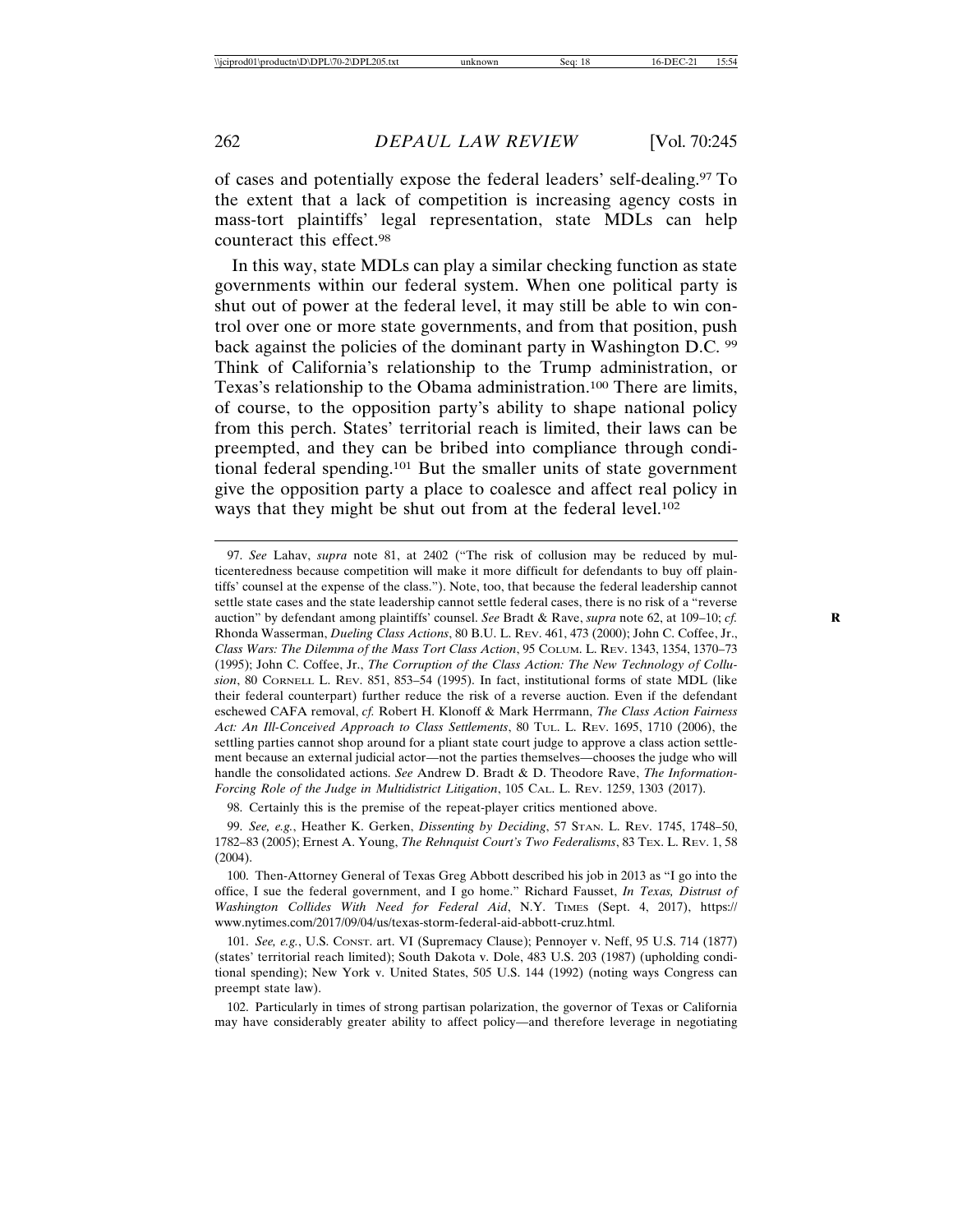By providing ready-made machinery for aggregating and coordinating cases at the state level, state MDLs can play a similar function in mass litigation. Lead lawyers in state MDLs may not have as much influence over the direction of the larger litigation or settlement leverage with the defendant as the federal leaders. But lead lawyers in state MDLs do have a platform to act independently from, and push back against, the federal lead lawyers when it comes to litigating or settling the cases.

To be sure, there is substantial overlap between the state and federal lawyers in the opioid litigation.103 This sort of overlap is common in mass torts. And the resolution of federal and state cases is likely to be interdependent; a settlement in federal court may be contingent on what happens to the state court cases, and vice versa.<sup>104</sup> But as long as the state MDL lawyers control a somewhat independent set of cases, they can still act as a counterweight to the federal MDL leadership. Indeed, control of cases that proceed independently of the federal MDL potentially gives these state MDL lawyers more influence than they might have if the same set of cases were inside the federal MDL.

Recognizing this dynamic, the federal lead lawyers will undoubtedly attempt to capture leadership positions in state MDLs for themselves or their allies. But that strategy may prove more challenging than it first appears. In politics, it is difficult for the dominant party at the federal level to win in *all* of the smaller state units. The same holds true in litigation. Because states differ in the ways they select their judges and the ways they assign MDL cases, the varied terrain can make it difficult for the federal leaders to win all of the state leadership contests. Competing lawyers only need to win a leadership contest in one state MDL to gain some independence, and thus, gain some leverage with respect to any potential global settlement. To give one example, Pennsylvania's first-filed rule allows forward-thinking plaintiffs' firms to put a thumb on the scale toward coordination in their preferred court by deciding where to file first.105 The judge in the first-filed case will then decide if and where to consolidate the cases; if that judge keeps the cases, that judge will also decide which lawyers to

with the majority party in Washington—than the Minority Leader of the House of Representatives or the Senate.

<sup>103.</sup> *See supra* notes 68–78 and accompanying text.

<sup>104.</sup> *See* Howard M. Erichson, *A Typology of Aggregate Settlements*, 80 NOTRE DAME L. REV. 1769, 1784–95 (2005) (discussing interdependence); PRINCIPLES OF THE LAW OF AGGREGATE LITIGATION § 3.16 (A.L.I. 2010) (discussing interdependence).

<sup>105.</sup> *See supra* note 21 and accompanying text. The rule in Pennsylvania's peer MDL system is **R** that the judge handling the first-filed case decides whether and where to consolidate cases. *See id.*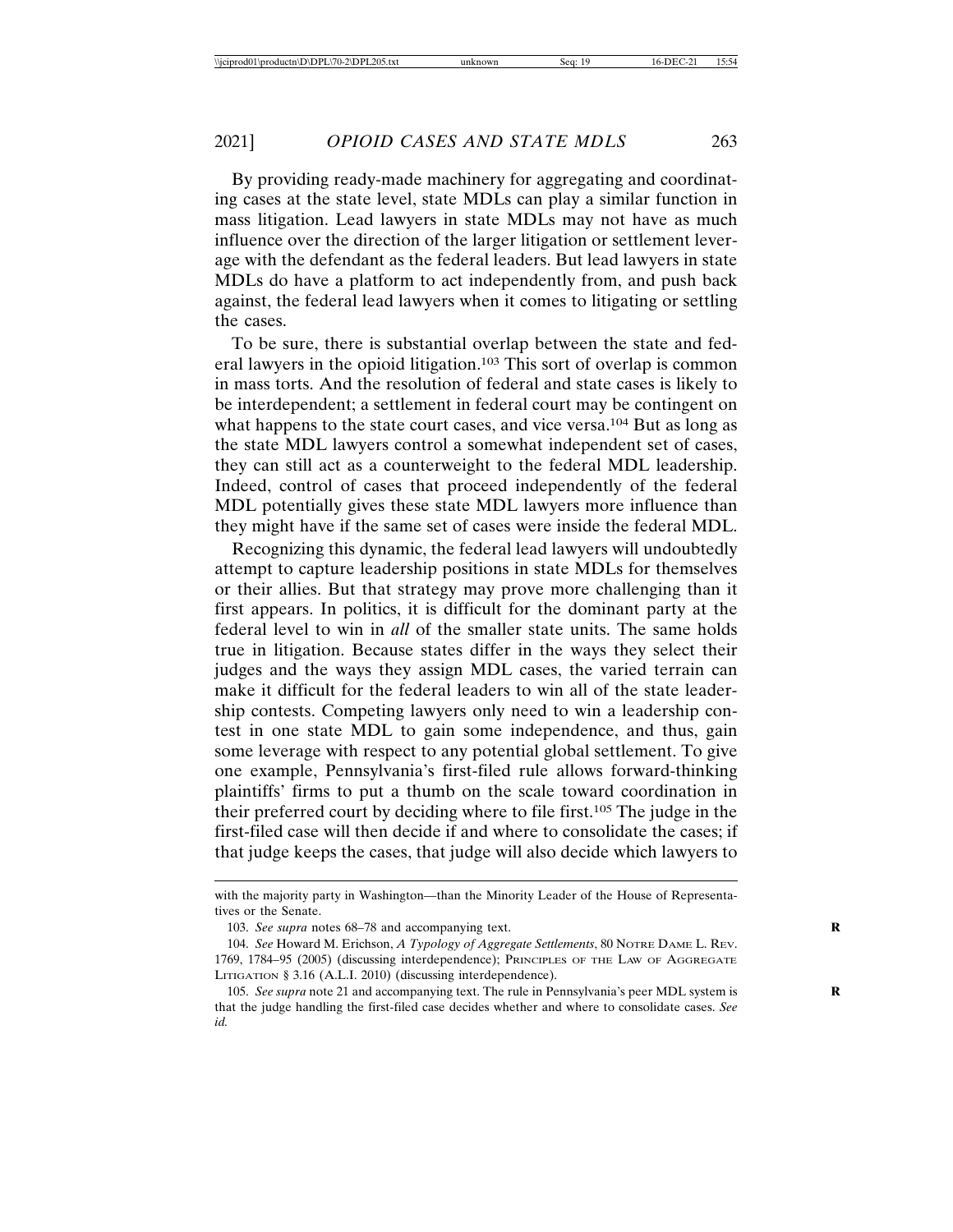appoint to leadership positions.106 The availability of state MDLs thus further complicates the repeat-player "cartel" story.107

We can see this dynamic playing out in the opioid litigation. While some of the lead lawyers in the federal MDL have secured leadership positions in several state MDLs, other firms, which are not part of the federal leadership, appear to have control in other states. In New York, Pennsylvania, West Virginia, Texas, and Connecticut, law firms that are part of the leadership structure in the federal opioid MDL hold some of the leadership positions in the state MDLs.<sup>108</sup> But in California, South Carolina, Illinois, and Massachusetts, none of the lead law firms in the state MDLs appear to have any formal role in the federal leadership.109 Indeed, two firms that have no federal leadership roles—Marc J. Bern & Partners LLP and Scott & Scott—have secured leadership positions in multiple state MDLs.<sup>110</sup> Those positions could give lawyers in those firms significant leverage to push back against the federal leadership.

Observing the give and take among lawyers in a complex dispute such as the opioid litigation is challenging as outsiders, to say the least. But when the federal lead lawyers proposed a novel negotiation class to present a united front in settlement negotiations, many of the cities and counties with cases pending in state MDLs opted out, preferring to negotiate with the defendants on their own.111 Indeed, several of the lead lawyers in state MDLs filed an amicus brief asking the Sixth Circuit to reverse the federal MDL judge's certification of the negotiation class.112 This may be some evidence of the ability and willingness

<sup>106.</sup> *See id.*

<sup>107.</sup> *Cf.* Burch, *Monopolies*, *supra* note 87; Burch & Williams, *supra* note 87.

<sup>108.</sup> These firms are (by state): Simmons Hanly Conroy (NY, PA, CT), Napoli Shkolnik PLLC (NY, WV), Lieff Cabraser Heimann & Berns (NY), Barron & Budd (PA), Mottley Rice (PA), The Lanier Law Firm (TX), Simon Greenstone Panatier (TX). For more, see *supra* notes 68–78 and accompanying text. **R**

<sup>109.</sup> *See supra* notes 68–78 and accompanying text.

<sup>110.</sup> Marc J. Bern & Partners LLP holds leadership positions in Pennsylvania and South Carolina. Scott & Scott holds leadership positions in Pennsylvania, Massachusetts, and Connecticut. For more, see *supra* notes 68–78 and accompanying text. It's worth noting that Marc. J. Bern was **R** a founding partner of Napoli Bern Ripka Shkolnik, but in 2015, the firm broke up in dramatic fashion that played out across the pages of the *New York Post*. *See Napoli Bern*, N.Y. POST https://nypost.com/tag/napoli-bern/ (last visited Apr. 26, 2021). One successor firm, Napoli Shkolnik PLLC, has maintained an active federal MDL practice and secured leadership positions in the federal opioid litigation, as well as two state MDLs. Marc J. Bern & Partners LLP appears to have focused solely on state practice in the opioid cases.

<sup>111.</sup> *See* Request for Negotiation Class, *supra* note 35 (listing municipalities that opted out of the negotiation class).

<sup>112.</sup> Brief *Amici Curiae* of Certain Opted-Out Entities in Support of Appellants and Requesting a Reversal of the Certification Decision Below, *In re* Nat'l Prescription Opiate Litig., Nos. 19-4099 & 19-4097 (6th Cir. Feb. 14, 2020) (including lawyers from Watts Guerra LLP (lead in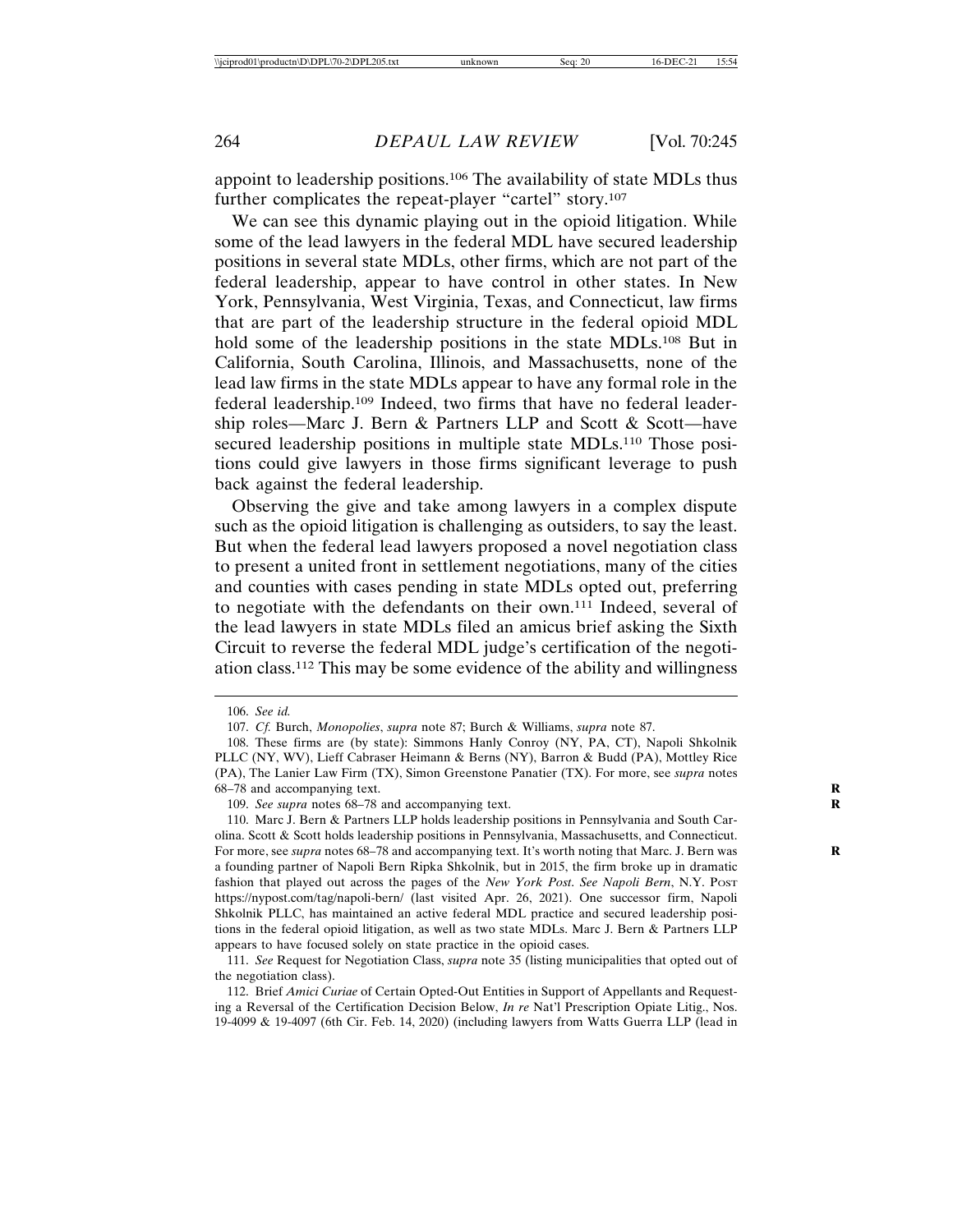of outside lawyers to use state aggregation to push their cases in a different direction from the federal leaders.

#### *2. Collective Action Problems in Litigation*

Even if state MDLs are successful at reducing attorney agency costs, they do so at a price.113 One part of that price is that the disaggregation of mass torts reintroduces collective action problems among plaintiffs that justified aggregation in the first place.<sup>114</sup>

Mass tort plaintiffs have built-in disadvantages when they face off against mass tort defendants. Plaintiffs are typically dispersed and uncoordinated, and they are often first-time users of the legal system who have an interest only in their own cases.<sup>115</sup> Mass tort defendants, by contrast, tend to be experienced repeat players who can spread costs and risk across the entire series of cases filed against them.116 This imbalance is perhaps less stark in the opioid litigation, where most of the plaintiffs are public entities and there are many defendants who must coordinate their responses, but the basic dynamic still holds.<sup>117</sup> The plaintiffs face a collective action problem.

114. *See, e.g.*, Judith Resnik, *"Vital" State Interests: From Representative Actions for Fair Labor Standards to Pooled Trusts, Class Actions, and MDLs in the Federal Courts*, 165 U. PA. L. REV. 1765, 1779–82 (2017).

115. *See generally* Marc Galanter, *Why the "Haves" Come Out Ahead: Speculations on the Limits of Legal Change*, 9 LAW & SOC'Y REV. 95 (1974).

116. *See id.* In labeling the collective action problem a cost, we are obviously adopting the plaintiffs' perspective. Defendants are quite happy to face opponents hampered by a collective action problem. There may be arguments that enabling plaintiffs to more effectively sue together leads to more efficient deterrence or more accurate enforcement of the substantive law. *See, e.g.*, Sergio J. Campos, *Mass Torts and Due Process*, 65 VAND. L. REV. 1059, 1079–81 (2012); David Rosenberg, *Mandatory-Litigation Class Action: The Only Option for Mass Tort Cases*, 115 HARV. L. REV. 831, 852–53 (2002). Or, conversely, that aggregation may amplify errors in the substantive law. *See, e.g.*, Richard A. Epstein, *Class Actions: Aggregation, Amplification, and Distortion*, 2003 U. CHI. LEGAL F. 475, 478. We treat this as a cost consistent with the MDL reform literature, but readers are free to adopt the opposite perspective.

117. Indeed, some municipalities may be quite sophisticated litigants with their own law departments and considerable ability to either litigate on their own or monitor any private counsel they have retained. *See, e.g.*, Kathleen S. Morris, *Cities Seeking Justice: Local Government Litigation in the Public Interest*, *in* HOW CITIES WILL SAVE THE WORLD: URBAN INNOVATION IN THE FACE OF POPULATION FLOWS, CLIMATE CHANGE AND ECONOMIC INEQUALITY (2016). But that level of sophistication does not hold across the board, and there are still many more munici-

Texas), Reich & Binstock LLP (lead in Texas), Marc J. Bern & Partners LLP (lead in Pennsylvania and South Carolina), Harrison White PC (lead in South Carolina), Kralovec, Jambois, & Schwartz (lead in Illinois)).

<sup>113.</sup> Of course, there is no guarantee that competing state MDLs will in fact reduce agency costs or will lead to optimal settlements. As Lahav explains: "Multiplicity is not a cure for the problems caused by the prevalence of private interests in litigation. It merely destabilizes the ability of some interests to completely control the litigation. In this way it is a weapon against control by particular interests." Lahav, *supra* note 81, at 2403–04.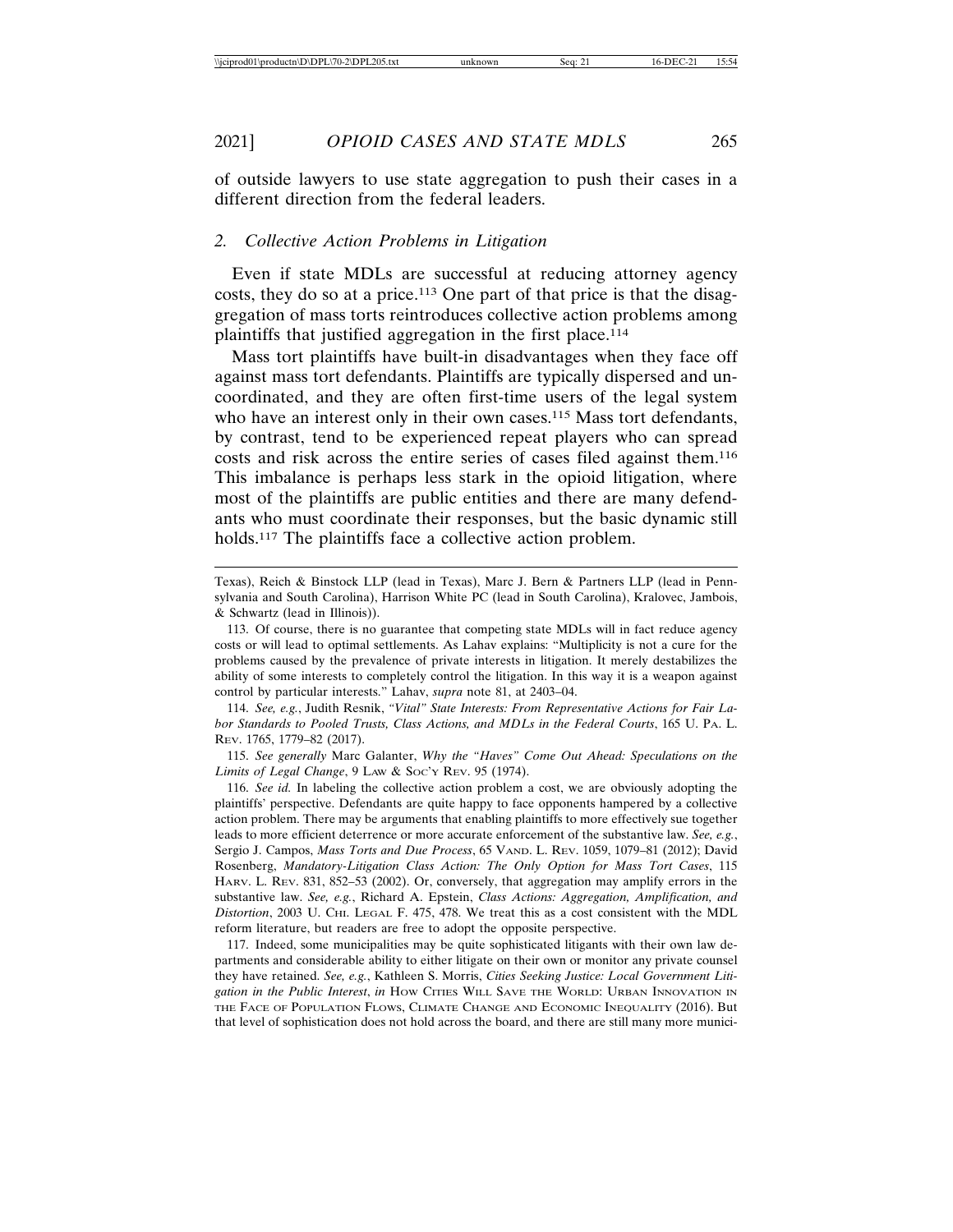A federal MDL can go a long way towards solving that collective action problem by collecting the bulk of the plaintiffs into a single forum and forcing them to work together. Lead lawyers do most of the important work driving the litigation forward during the pretrial phase and taking the lead in settlement negotiations with the defendant.118 The MDL court will "tax" the fees of non-lead lawyers in order to pay the lead lawyers for the "common benefit" work that they do.119 This allows the lead lawyers to invest in the litigation on nearly the same scale that defendants do, knowing that they will be able to recoup some of the benefit that their efforts provide to plaintiffs who are not their clients if the litigation is successfully resolved.120

The existence of competing power centers in state MDLs may make it harder to coordinate the litigation among plaintiffs—without any changes on the defendants' side. Plaintiffs and their lawyers in state court are beyond the jurisdiction of the federal MDL judge, which may complicate common-benefit fee assessments.121 Some state lawyers may attempt to free ride on the work done by the federal leadership in the hopes that their clients' cases will be included in any global settlement, even if they did little work themselves. And they may resist paying into the common-benefit fund, which reduces the incentives of the federal lead lawyers to invest in the litigation. If the market for legal services works, then we should expect that federal lead lawyers secured their positions because they would deliver the best return to the plaintiffs—having inferior lawyers pursuing different strategies in state court may just mess everything up.122 Competing power centers, in other words, are not free.

pal plaintiffs involved in the opioid litigation than there are opioid defendants, making collective action on the plaintiffs' side correspondingly more challenging.

<sup>118.</sup> *See, e.g.*, Bradt & Rave, *supra* note 98, at 1271–72.

<sup>119.</sup> *See, e.g.*, Eldon E. Fallon, *Common Benefit Fees in Multidistrict Litigation*, 74 LA. L. REV. 371, 374–75 (2014); *see also* FED. JUD. CTR., MANUAL FOR COMPLEX LITIGATION § 14.12 (Stanley Marcus et al. eds., 4th ed. 2004).

<sup>120.</sup> *See, e.g.*, Bradt & Rave, *supra* note 61, at 94–98. **R**

<sup>121.</sup> That is not to say that there is no way to get state lawyers to contribute. Global MDL settlements negotiated by the federal leaders often require state lawyers to consent to paying into the common benefit fund if they want their clients to participate in the settlement. *See, e.g.*, Burch & Williams, *supra* note 87, at 1512–13. Federal MDL judges sometimes assert power over lawyers who have cases in both federal and state court (though the practice is controversial). *See, e.g.*, Margaret S. Thomas, *Morphing Case Boundaries in Multidistrict Litigation Settlements*, 63 EMORY L.J. 1339, 1368–69 (2014). And the federal lead lawyers may sell state lawyers "discovery packets" or "trial packets" in private transactions, though it can be difficult to capture all of the positive externalities created by the federal leaders' efforts in those transactions.

<sup>122.</sup> George Conway—yes, that George Conway!—offered a solution to this problem when he suggested that the JPML should be able consolidate cases to and from state courts. *See generally* George T. Conway III, *The Consolidation of Multistate Litigation in State Courts*, 96 YALE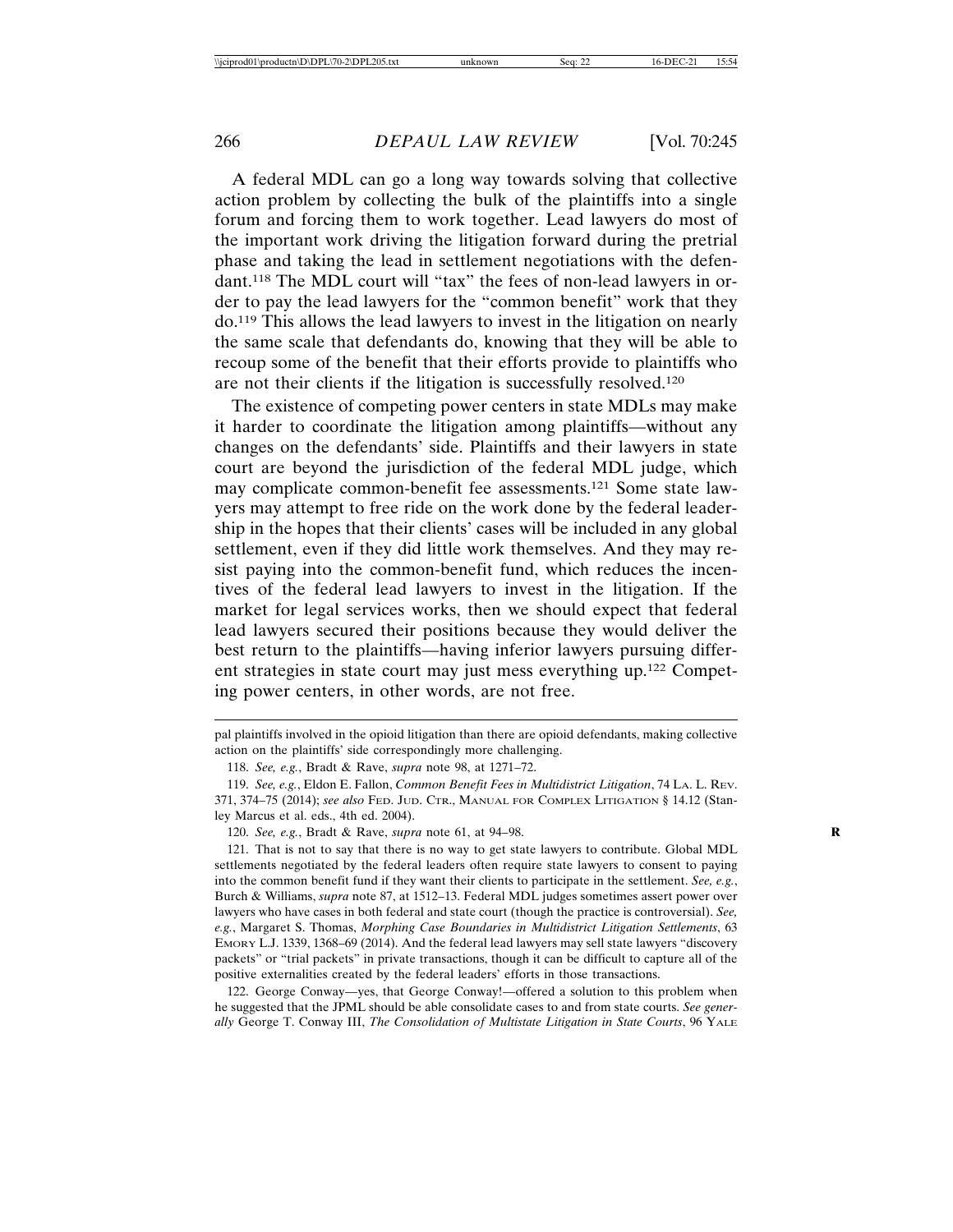## 2021] *OPIOID CASES AND STATE MDLS* 267

## *3. Collective Action Problems in Settlement*

Collective action problems also arise with respect to settlement. In many mass torts, defendants value finality and are sometimes willing to pay a premium for a settlement that can resolve all of the plaintiffs' claims and allow them to put the entire dispute behind them.123 Plaintiffs therefore stand to gain if they can bundle all their claims together to settle in a single transaction.124 Doing so allows them to credibly offer the defendant peace in exchange for a premium that they can share among themselves—a proposition that can leave both sides better off.125 Indeed, this is the idea behind the novel negotiation class that Judge Polster certified in the opioid MDL.126 The negotiation class essentially created a bargaining unit of all cities and counties in the nation—except those that affirmatively opt out at the outset—that would be bound by any settlement approved by a supermajority of the class members.127 The class was thus a vehicle for the federal lead lawyers to offer the defendants peace and extract a premium in exchange. 128

Competing power centers in state MDLs may complicate efforts to achieve global resolution, to the detriment of plaintiffs, defendants, and the court system alike. If plaintiffs find intermediate aggregation in state MDLs an attractive alternative to the federal MDL, the difficulty of piecing together a global settlement will likely increase. Instead of having nearly all of the claims pending in a single forum—and all the important players in a single room—they will be spread out all over the country. With more cooks in more kitchens, transaction costs will go up. Worse still, some lawyers may use the leverage they have attained at the head of competing state court proceedings to threaten to hold up a global settlement that could benefit all parties unless they are paid off.129 In short, creating competing power centers within the litigation also enables strategic holdouts.

126. *In re* Nat'l Prescription Opiate Litig., 332 F.R.D. 532 (N.D. Ohio 2020).

129. Walkaway provisions that allow the defendant to terminate the deal if a certain threshold of plaintiffs do not participate are common in mass tort settlements, creating an opportunity for

L.J. 1099 (1987). Even if we thought this were a good idea, we do not think this is in cards any time soon.

<sup>123.</sup> *See* Rave, *supra* note 82, at 1185; Charles Silver & Lynn A. Baker, *Mass Lawsuits and the Aggregate Settlement Rule*, 32 WAKE FOREST L. REV. 733, 760–63 (1997).

<sup>124.</sup> *See* Rave, *supra* note 82, at 1185.

<sup>125.</sup> *Id.*

<sup>127.</sup> *See* Francis E. McGovern & William B. Rubenstein, *The Negotiation Class: A Cooperative Approach to Class Actions Involving Large Stakeholders*, 99 TEX. L. REV. 73 (2020).

<sup>128.</sup> *Id.* at 79, 104–07. The Sixth Circuit ultimately reversed Judge Polster's certification of the negotiation class, finding it inconsistent with the requirements of the federal class action rule. *In re* Nat'l Prescription Opiate Litig., 976 F.3d 664, 677 (6th Cir. 2020).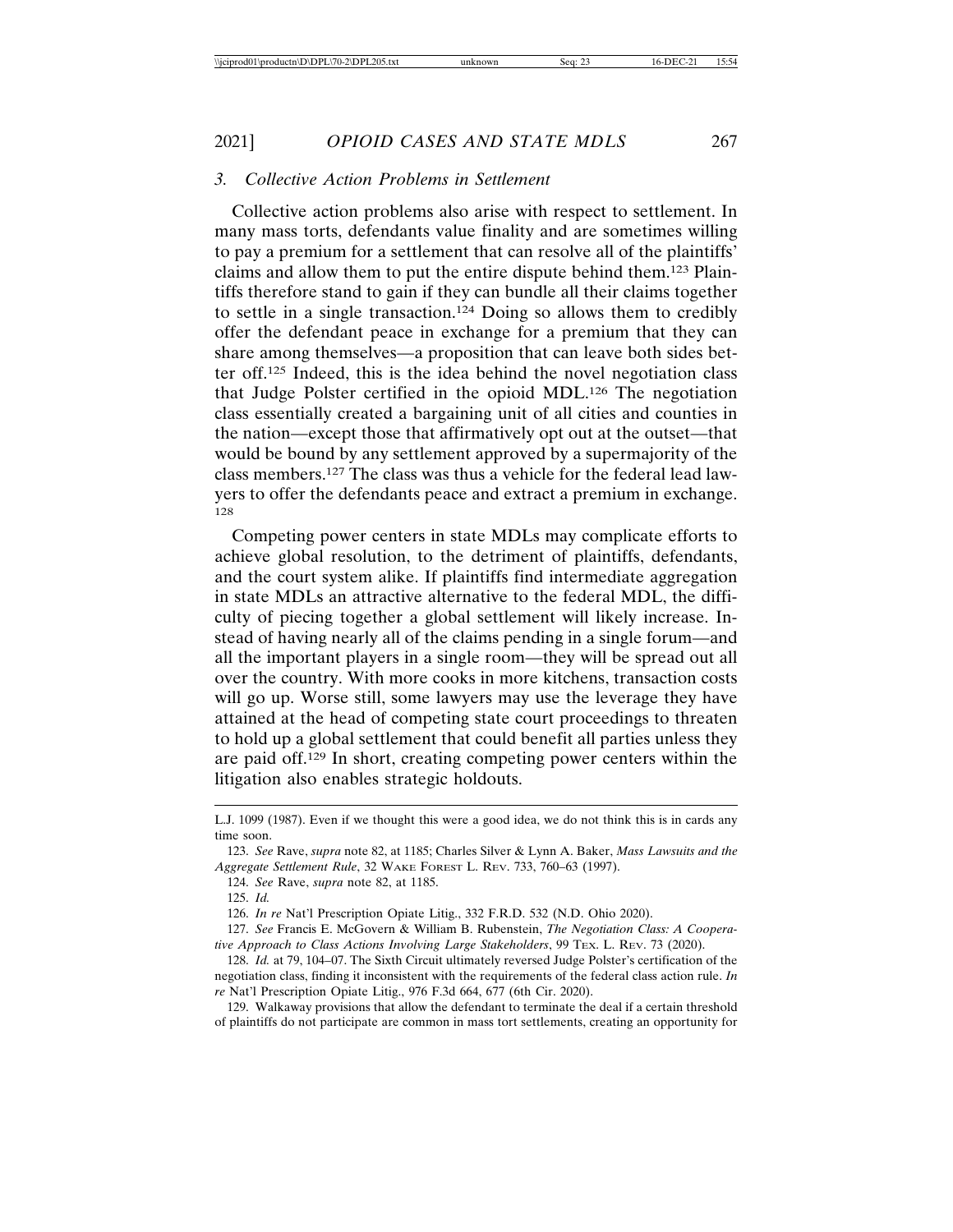Again, the opioid litigation is illustrative. While no competing lawyers succeeded in holding up the negotiation class, many cities and counties with cases pending in state MDLs did opt out, retaining the right to negotiate separately with the defendants.130 This makes it much harder for the federal leaders to offer the defendants the total peace that might be necessary to resolve the dispute.131

#### *4. Law Firm Dynamics*

Finally, before leaving our discussion of competing power centers, we want to acknowledge opportunities that state MDLs create for plaintiffs' law firms that may or may not inure to the benefit of plaintiffs themselves.132

First, there are opportunities for strategic diversification.<sup>133</sup> There may not be a single optimal strategy to litigate a case. The creation of multiple power centers within the litigation—controlled by different lawyers operating in front of different judges—may allow the plaintiffs to pursue a "mixed strategy" that could produce a better overall expected outcome.134 To be sure, the results in federal and state courts

131. The negotiation class would still offer the parties something quite valuable. It defines the universe of claims over which they are (and are not) negotiating in advance of the settlement. Thus, at the time the defendants make an offer to the negotiation class, they would already know that they need to negotiate separately with, for example, Houston and factor that information into their calculus. Without the negotiation class, defendants would open themselves up to adverse selection when they make an offer to settle all claims; they may end up overpaying the weakest claims only to learn at the end which claims are the strongest when they refuse to participate. *See* McGovern & Rubenstein, *supra* note 128*.* The bigger problem with the negotiation class in the opioid litigation—before the Sixth Circuit shut it down—was not that some municipalities had opted out, but that the state attorneys general were not on board. But, as noted above, although the state attorneys general are a powerful counterweight to the federal leadership, their interests may not align fully with either the municipalities in the class or those that have opted out. *See supra* note 87. **R**

132. Whether one thinks that these options benefit plaintiffs themselves will depend on one's priors about (among others) the functioning of the market for legal services, the relative risk of agency problems in federal MDL, and the importance of distributional concerns among claimants.

133. This point connects with Cover's and Lahav's discussions of "innovation" in their work on jurisdictional redundancy. *See* Cover, *supra* note 80, at 672–74; Lahav, *supra* note 80, at **R** 2404–07.

134. A somewhat related point is that the presence of different attorneys in different venues might permit for the inclusion of more diverse viewpoints. There is a large literature on the value of diversity that is beyond the scope of this project, but at a minimum it is important to note that diverse viewpoints can help correct cognitive biases only to the extent that they are uncorrelated, so merely identifying "new voices" does not ensure that they will serve the bias-correcting function of perspectival diversity.

small coordinated groups of plaintiffs to act strategically. *See, e.g.*, D. Theodore Rave, *Closure Provisions in MDL Settlements*, 85 FORDHAM L. REV. 2175, 2179–81 (2017).

<sup>130.</sup> Request for Negotiation Class, *supra* note 35. More than 98% of municipalities within the class definition did not opt out. *See id.*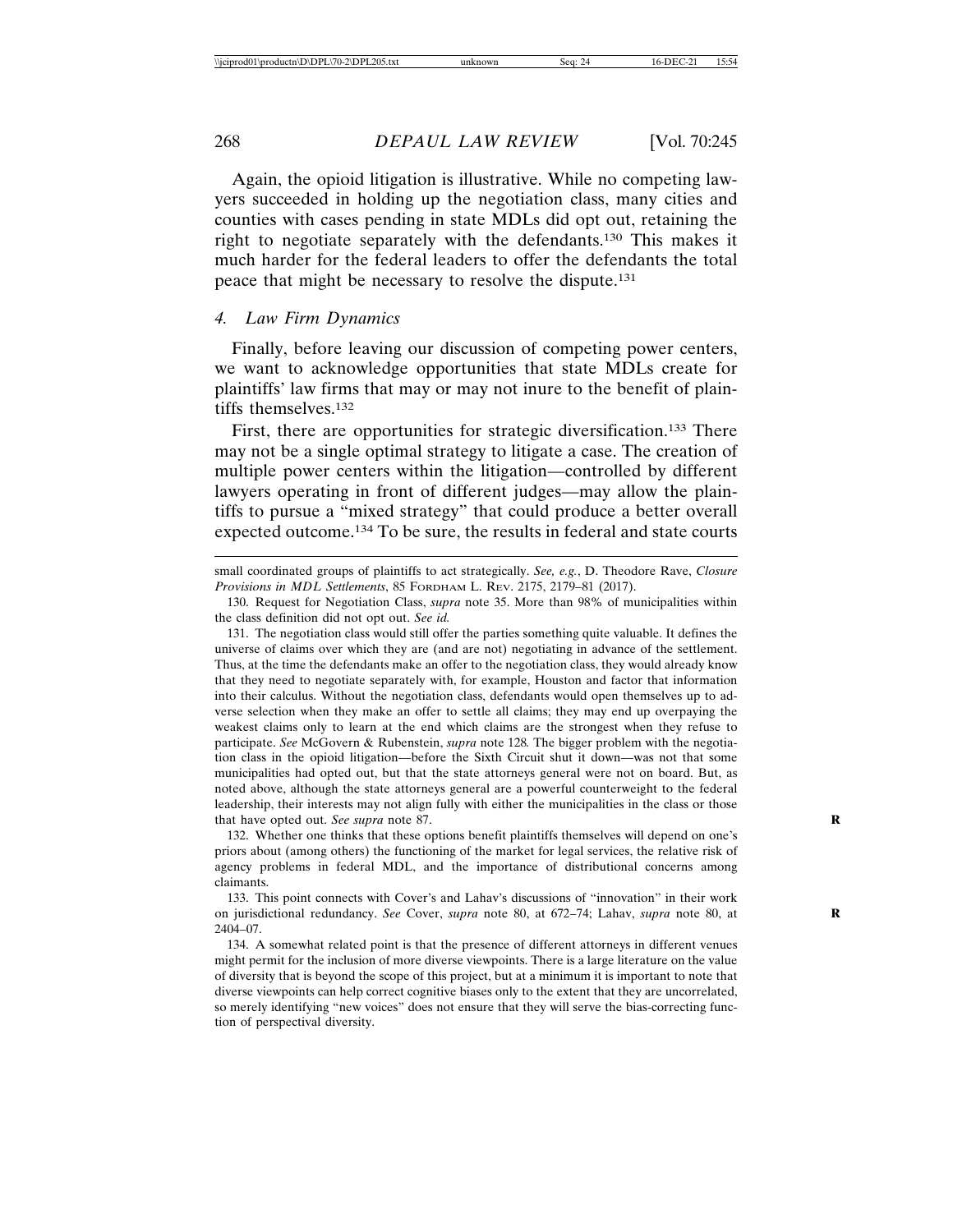are likely to be interdependent. Trial outcomes in one system will affect settlement values in the others.135 And any global settlement that might emerge will have to account for cases in both federal and state courts. But the federal and state leaders might choose different approaches in their respective proceedings. Defendants do not like "bet the company" litigation.136 Plaintiffs' firms might also see some advantages in not putting all of their eggs in the federal leaders' strategic basket.

In addition, state MDLs allow plaintiffs' law firms to engage in portfolio diversification.137 Plaintiffs' firms often collect portfolios or "inventories" of clients to try to spread out the risk of any given case panning out and resulting in a contingency fee.138 These firms also might attempt to diversify their portfolios across federal and state courts. Doing so gives plaintiffs' firms more opportunities to win greater control in one or more consolidated proceedings, which could translate into leverage in settlement negotiations both with the defendant and vis-à-vis the federal lead lawyers.

Different types of firms may have different approaches to this form of diversification. Smaller firms might believe they have little chance of winning a leadership contest in the federal MDL. Therefore, they may attempt to keep as many of their cases as possible in state court, where they might have at least some shot of obtaining a leadership role in a state MDL. Some firms in the opioid litigation have behaved in ways that are at least consistent with this strategy.139 Larger firms even the top "repeat players" in federal MDL—will likely file at least some cases in state court as well. Doing so gives them a hedge against the chance of losing the federal leadership contest to another large firm. And even if they succeed in securing a leadership role in federal court, firms may try to gain control over as many state MDLs as possible to fend off any unwelcome competitors. Again, in the opioid litigation, there are examples of firms behaving consistently with this description.140

139. *See supra* notes 109–110 and accompanying text.

140. *See supra* note 108 and accompanying text. It is important to note that not all mass tort **R** lawyers aspire to leadership roles in MDLs. These positions can be very lucrative, but they also

<sup>135.</sup> *See, e.g.*, J. Maria Glover, *Mass Litigation Governance in the Post-Class Action Era: The Problems and Promise of Non-removable State Actions in Multi-district Litigation*, 5 J. TORT L. 3 (2012).

<sup>136.</sup> *Cf.* Charles Silver, *"We're Scared to Death": Class Certification and Blackmail*, 78 N.Y.U. L. REV. 1357 (2003).

<sup>137.</sup> Here, we return to "interest" in the language of Cover and Lahav. *See* Cover, *supra* note 80, at 658–62; Lahav, *supra* note 80, at 2399–04. **R**

<sup>138.</sup> *See, e.g.*, Samuel Issacharoff, *"Shocked": Mass Torts and Aggregate Asbestos Litigation After* Amchem *and* Ortiz, 80 TEX. L. REV. 1925, 1928 (2002).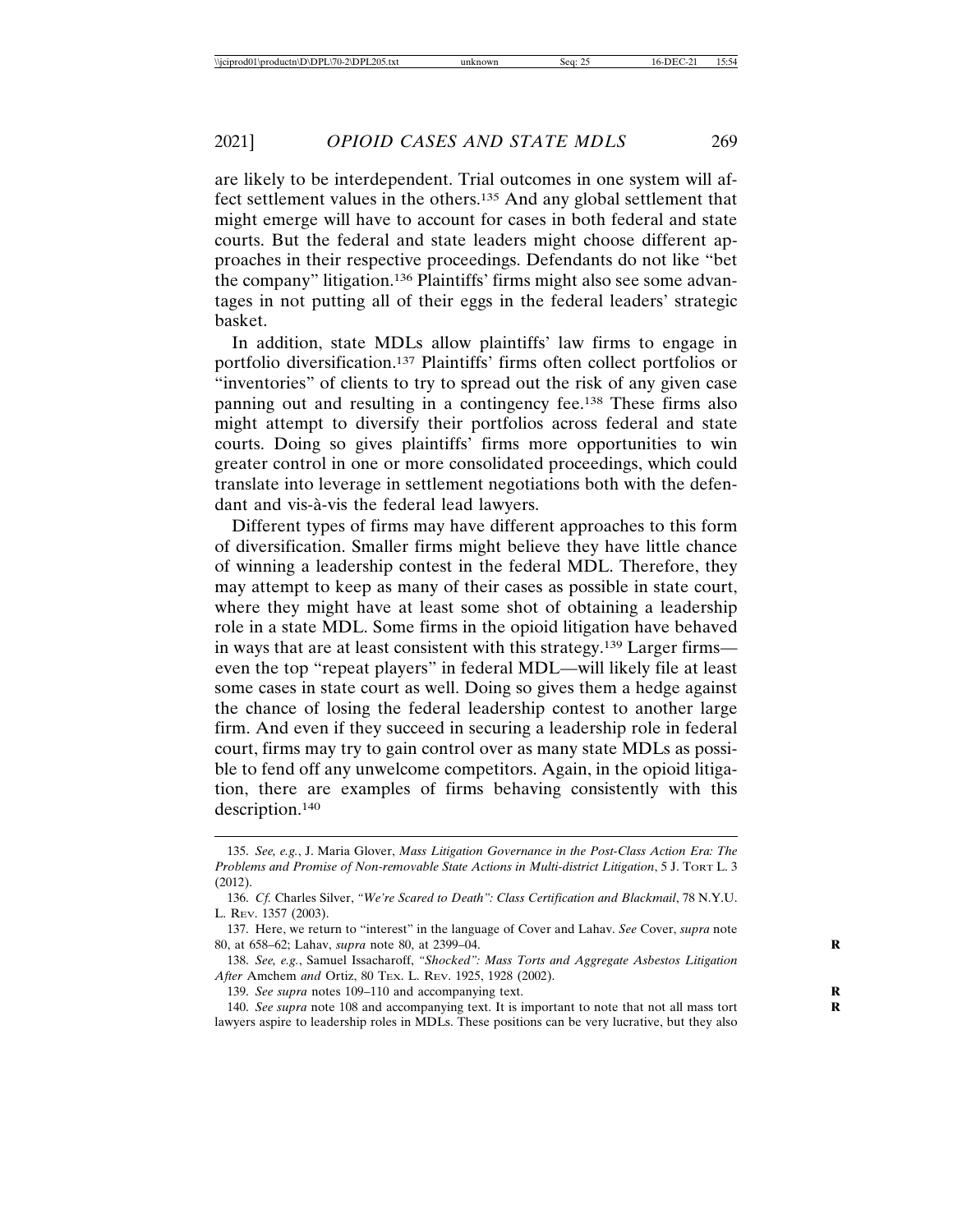The litigation ecosystem of a mass tort dispute like the opioid litigation is complex; state MDLs can make it more complex. For any number of reasons, some plaintiffs' firms will choose to take advantage of state MDL procedures. In doing so, they may form competing power centers that help control the principal-agent problem in mass representation. At the same time, they may also exacerbate the collective action problem that plaintiffs face in mass torts. And the ability to sue in multiple forums creates opportunities for strategic behavior among plaintiffs' lawyers that may or may not help their clients in the end.

The tradeoffs among reduced agency costs, increased collective actions problems, and law-firm dynamics are complex and case-specific, so we cannot offer a general accounting of them here. But, as demonstrated by the opioid litigation, the presence of state MDLs can affect those tradeoffs in ways that merit attention.

#### *B. Consequences for Mass Tort Litigation*

Thinking about state MDLs and the power centers they create suggests additional consequences beyond the plaintiffs' side dynamics discussed above. Here, we identify two such effects. First, at the beginning of the litigation, state MDLs interact with federal MDLs by creating options for parties who are uncomfortable with the judge selected to handle the federal MDL. Second, once the litigation is up and running, state MDLs facilitate interjurisdictional cooperation at least relative to a universe with satellite state cases but not state MDLs.

#### *1. Alternative Forums*

Both critics and proponents of federal MDL acknowledge the substantial power assigned to the MDL transferee judge. 141 That single judge will rule on all matters in all consolidated cases until they settle

typically require specialized knowledge and sizable capital investment. Mass tort law firms have many different business models. *See* Deborah R. Hensler & Mark A. Peterson, *Understanding Mass Personal Injury Litigation: A Socio-Legal Analysis*, 59 BROOK. L. REV. 961, 1042–43 (1993). Some lawyers carefully screen cases to find high-value claims to take to trial, others attempt to aggregate as many cases as possible in the hopes of funneling them into a global settlement, and still others act as lead generators who refer cases to aggregators. *See* Bradt & Rave, *supra* note 61, at 111. All those business models can provide their own forms of leverage **R** in the mass litigation environment. Our point here is simply that among the subset of firms that do aspire to leadership roles, state MDLs provide opportunities for diversification.

<sup>141.</sup> *See, e.g.*, Charles Silver & Geoffrey P. Miller, *The Quasi-Class Action Method of Managing Multi-District Litigations: Problems and a Proposal*, 63 VAND. L. REV. 107, 131–35 (2010); Bradt & Rave, *supra* note 98, at 1290–92.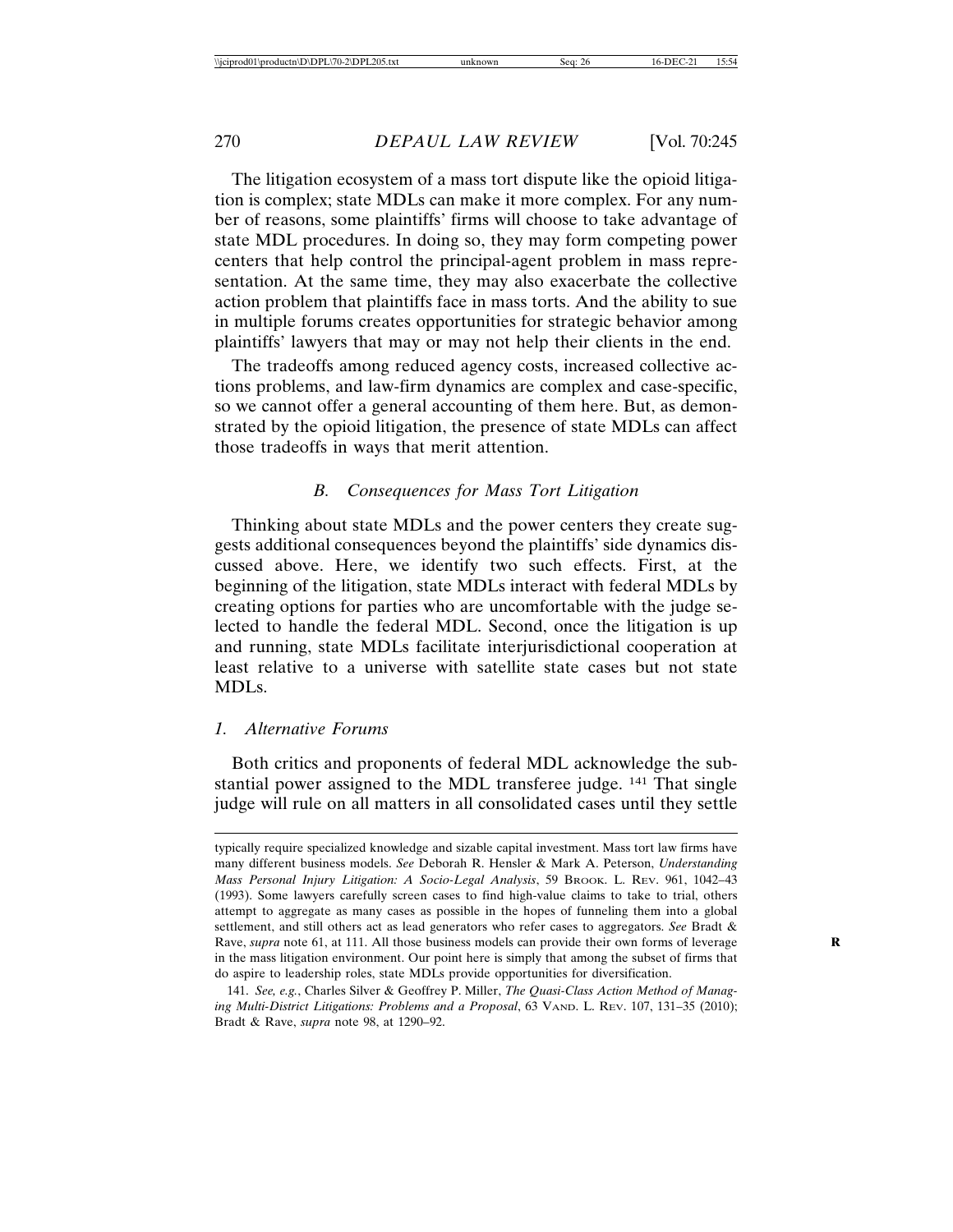or that judge decides pretrial proceedings are over.142 Once cases are transferred to an MDL, there is practically no way for the parties to escape the chosen MDL judge.143 If the chosen federal MDL judge is unfriendly or out to lunch, the parties are stuck.

State MDLs, however, give at least some parties additional options because they can direct later-filed cases to state MDLs instead of subjecting them to the federal MDL judge's influence.144 This move is less about competing with the federal power center and more about avoiding it. For example, if the federal MDL Panel picks a judge that is perceived to be defendant-friendly, later-filing plaintiffs may prefer a lesser degree of aggregation over proceeding in front of an unfavorable judge. State MDLs give them that intermediate option; they can attempt to structure their cases to remain in state court without foregoing all of the advantages of consolidation.145

If the federal MDL judge is truly rogue, plaintiffs and defendants might agree that proceeding in a state MDL is preferable. In that situation, defendants might forgo removal or objections to personal jurisdiction in state courts. The parties might even voluntarily dismiss cases from the federal MDL and refile them in state court. Because the state cases may be consolidated in a state MDL, these parties are able to avoid the federal MDL without forgoing the benefits of coordination.

To be clear, we do not think that Judge Polster has gone rogue, though we suspect that some of the parties in these state MDLs did!

#### *2. Cooperating Power Centers*

Once a mass tort litigation is proceeding in multiple courts, the question will arise how those aggregate proceedings might work together. In earlier sections, we have emphasized the role of state MDLs

<sup>142.</sup> *See, e.g.*, Troy A. McKenzie, *Toward a Bankruptcy Model for Nonclass Aggregate Litigation*, 87 N.Y.U. L. REV. 960, 994–95 (2012).

<sup>143.</sup> There is a robust debate among complex litigation scholars as to whether a federal MDL more closely resembles a black hole or a roach motel. Fewer than 3% of cases are ever actually remanded to transferor courts. *See* Elizabeth Chamblee Burch, *Remanding Multidistrict Litigation*, 75 LA. L. REV. 399, 400–01 (2014).

<sup>144.</sup> One way to conceptualize what is going on in these situations is that state MDLs allow for diversification along the lines of "ideology." *See* Cover, *supra* note 80, at 662–68; Lahav, **R** *supra* note 80, at 2407–13. **R**

<sup>145.</sup> For example, if the only potential basis for federal jurisdiction is diversity of citizenship, then removal is not proper if a properly joined and served defendant is a citizen of the forum state. *See* 28 U.S.C. § 1441(b)(2). Thus adding a claim against a local pharmacy in a drug defect case, for example, may be enough to keep the case in state court. *See also supra* note 33 and **R** accompanying text (noting that plaintiffs can plead their cases to get into or out of federal court).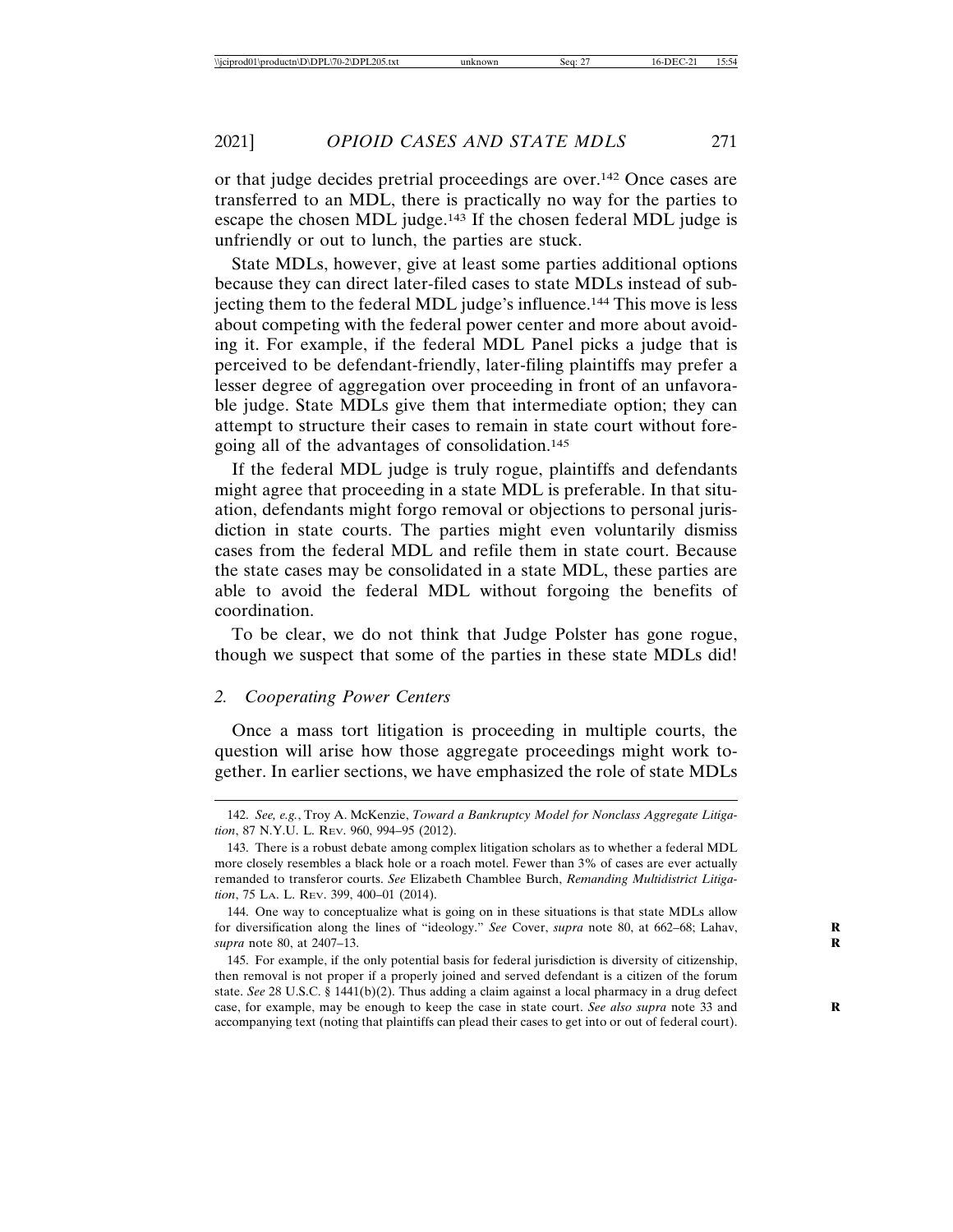as competing power centers,146 but these consolidated state proceedings also can serve as *cooperating* power centers. The straightforward idea here is that once there are related cases being litigated in parallel across different court systems, it helps to coordinate cases within each court system.

Without cooperation, parties and courts risk needless duplication of effort. For this reason, policymakers and scholars have long encouraged federal MDL judges to actively coordinate with state judges handling similar cases.<sup>147</sup> State MDLs can make the process of cooperation easier by consolidating cases at the state level. Put simply, it is easier to coordinate a set of 50 than 500.148 Or, to put it in terms of the opioid litigation, Judge Polster could coordinate with more than three quarters of the state cases by talking to the nine judges handling state MDLs.149

Of course, this idea assumes the existence of satellite state cases. We think this is a fair assumption, at least under current law. The rules of federal subject-matter jurisdiction mean that some cases related to a federal MDL will be litigated in state court.150 And the rules of personal jurisdiction and other doctrines mean that not all state-court cases will be filed in a single state. 151 In other words, alongside federal mass tort MDLs, there are nearly always satellite cases pending in state courts. And some commentators think that there are special reasons for certain cases to be their home state courts (*e.g.*, suits by state

150. *See* 28 U.S.C. § 1332; Strawbridge v. Curtiss, 7 U.S. 267 (1806).

<sup>146.</sup> *See supra* Part III.A.

<sup>147.</sup> *See* FED. JUD. CTR., MANUAL FOR COMPLEX LITIGATION § 10.225 (Stanley Marcus et al. eds., 4th ed. 2004); FED. JUD. CTR. ET AL., COORDINATING MULTIJURISDICTION LITIGATION: A POCKET GUIDE FOR JUDGES (2013). For earlier examples of interjurisdictional judicial cooperation, see generally Francis E. McGovern, *Rethinking Cooperation Among Judges in Mass Tort Litigation*, 44 UCLA L. REV. 1851 (1997) (discussing *inter alia* asbestos and breast implant litigation).

<sup>148.</sup> *See* Clopton & Rave, *supra* note 5, at 1715–16. **R**

<sup>149.</sup> *See supra* notes 41–51 and accompanying text. Indeed, Judge Polster has been actively **R** coordinating with state proceedings. He appointed a committee of federal lawyers to coordinate discovery in related state and federal cases under the supervision of a special master. Order Designating Attorneys Address Coordination of State/Federal Discovery, *In re* Nat'l Prescription Opiate Litig., No. 1:17-md-02804-DAP, (N.D. Ohio June 13, 2018). And he issued a protocol for such coordination. Protocol for State and Federal Court Coordination, *In re* Nat'l Prescription Opiate Litig., No. 1:17-md-02804-DAP (N.D. Ohio Oct. 9, 2018).

<sup>151.</sup> That is, unless that state has general jurisdiction over the defendant. *See* Bristol-Myers Squibb Co. v. Superior Court, 137 S. Ct. 1773, 1780 (2017). Though even states with general jurisdiction may not want to hear those cases. *See, e.g.*, Aranda v. Philip Morris USA Inc., 183 A.3d 1245, 1253 (Del. 2018) ("Delaware has no real connection to the dispute except for the defendants' place of incorporation. It is not unfair to suggest that, rather than *requiring* cases to proceed in Delaware in the absence of an alternative forum, the Superior Court should consider, on a case-by-case basis, whether the court's resources should be deployed to resolve cases with little connection to Delaware . . .").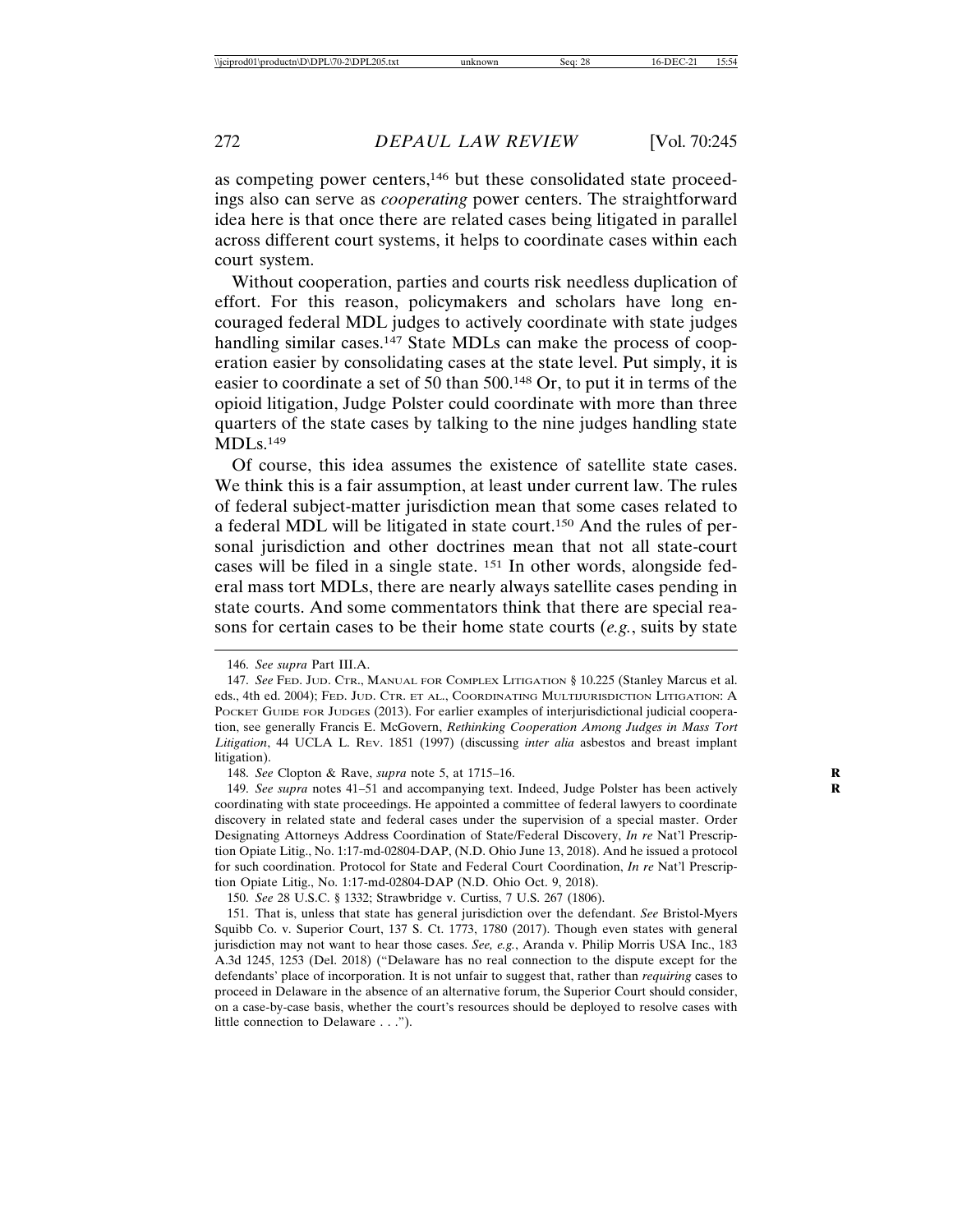or local governments).152 For whatever reason some related cases remain in state courts, the idea here is that there is a benefit for them to remain *consolidated* in state courts.

## IV. CONCLUSION

State MDLs are an important and underappreciated aspect of the mass tort ecosystem. In almost every nationwide mass tort litigation there will be state cases alongside the federal MDL, and the rise of state MDLs mean that many of those cases can be joined into competing power centers. This is neither a completely welcome nor unwelcomed development—but it is an important development deserving of further study.

As we conclude this Article, we want to step even further back to discuss the relationship between state MDLs and the structure of mass tort litigation. We need not take sides in ongoing debates about federal MDL reform in this forum. It suffices to say that virtually no one in the mass tort community thinks MDL is perfect.

There is a libertarian argument that a fully functioning market should do of the work of regulation without many of its costs. Similarly, a "mass-tort libertarian" might insist that the presence of a robust market for consolidated proceeding—*i.e.*, a mix of federal and state MDLs—should obviate the need for any reform of the MDL process. Or, to return to our federalism analogy, a form of Tieboutian sorting should allow dissatisfied litigants to exit the federal MDL for a system that is more precisely tailored to their needs.153

We reject such market orthodoxy. Markets and regulation are not perfect substitutes, and it often takes a fine-grained contextual analysis to identify–let alone, resolve–the tradeoffs that they present. Even if state MDLs achieve all of the promise and avoid all of the pitfalls we identify above, the presence of state MDLs should not be an excuse to cover one's eyes to the problems that may arise in mass tort litigation. Some problems are simply better addressed at the federal level.

But state MDLs do considerably complicate the picture of nationwide mass tort litigation. The federal MDL is not a black hole that sucks all related litigation into its vortex. State MDLs allow partially independent and potentially competing litigations to develop in the

<sup>152.</sup> *See generally* Roger Michalski, *MDL Immunity: Lessons from the National Prescription Opiate Litigation*, 69 AM. U. L. REV. 175 (2019) (arguing for an exemption from MDL consolidation for cases brought by or against public litigants).

<sup>153.</sup> *See generally* Charles M. Tiebout, *A Pure Theory of Local Expenditures*, 64 J. POL. ECON. 416 (1956).